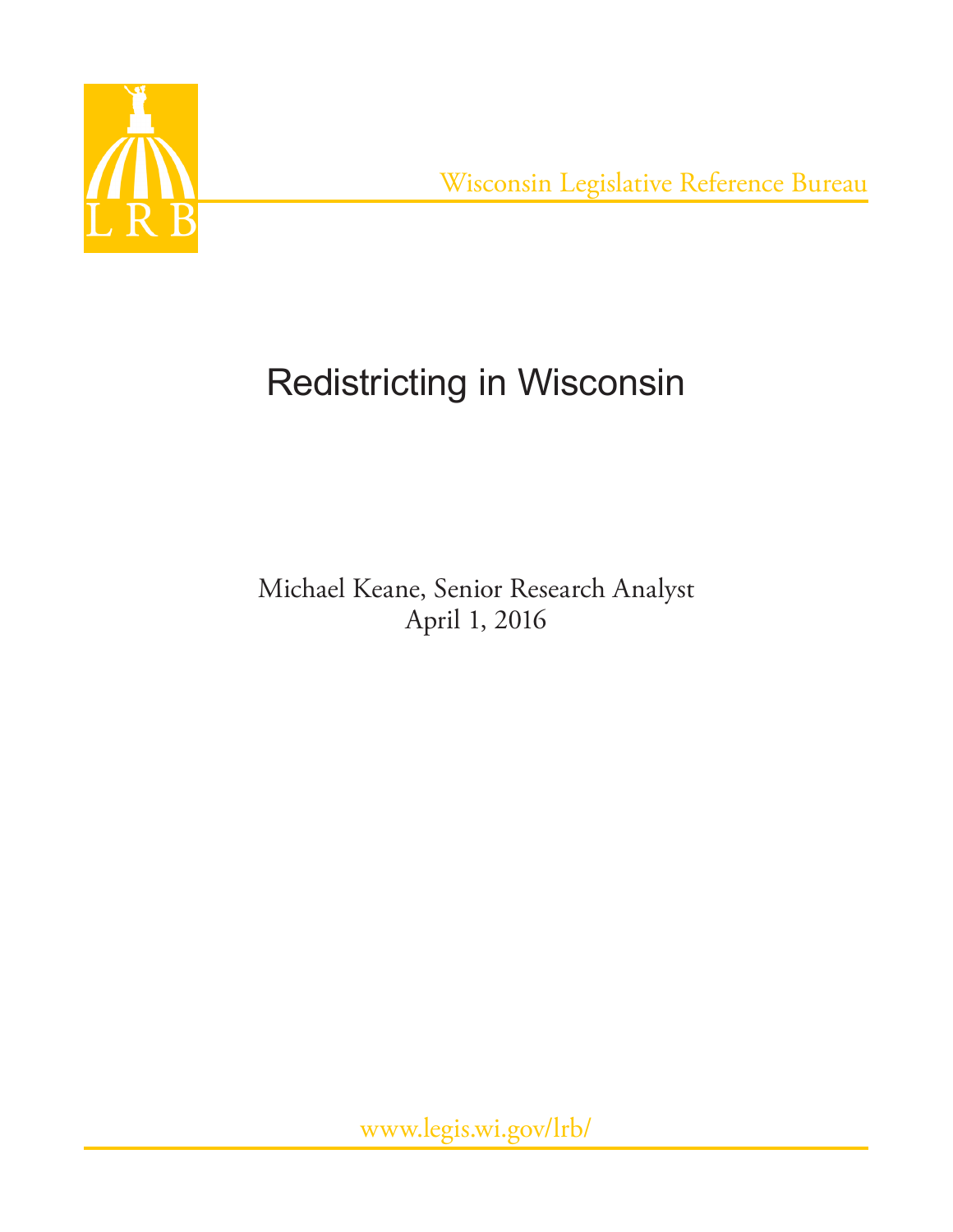© 2016 Wisconsin Legislative Reference Bureau

This work is licensed under the Creative Commons Attribution 4.0 International License. To view a copy of this license, visit http://creativecommons.org/licenses/by/4.0/ or send a letter to Creative Commons, PO Box 1866, Mountain View, CA 94042, USA.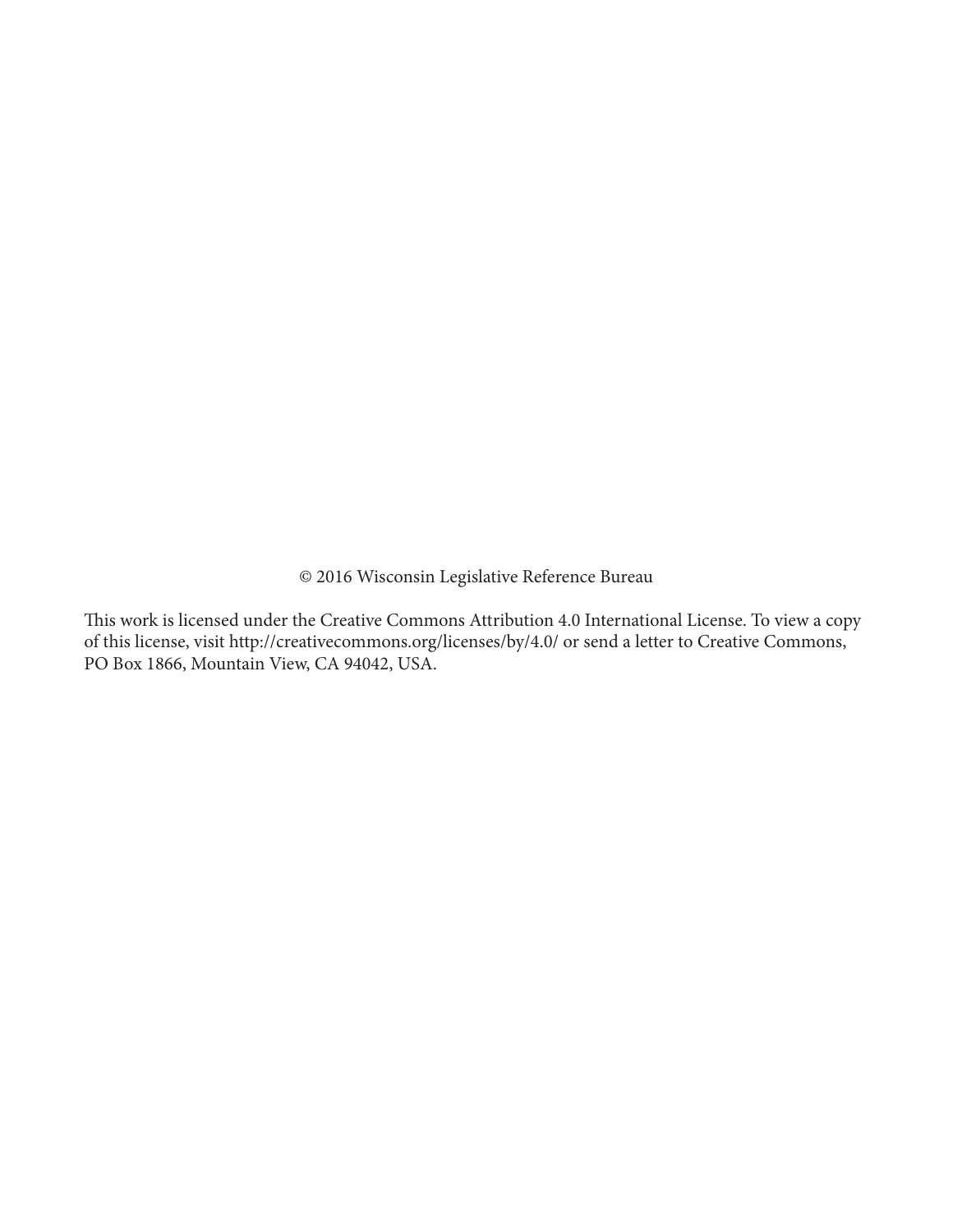| <b>CONTENTS</b> |
|-----------------|
|-----------------|

| Alternatives to Redistricting by Legislative Enactment in Other States  21 |  |
|----------------------------------------------------------------------------|--|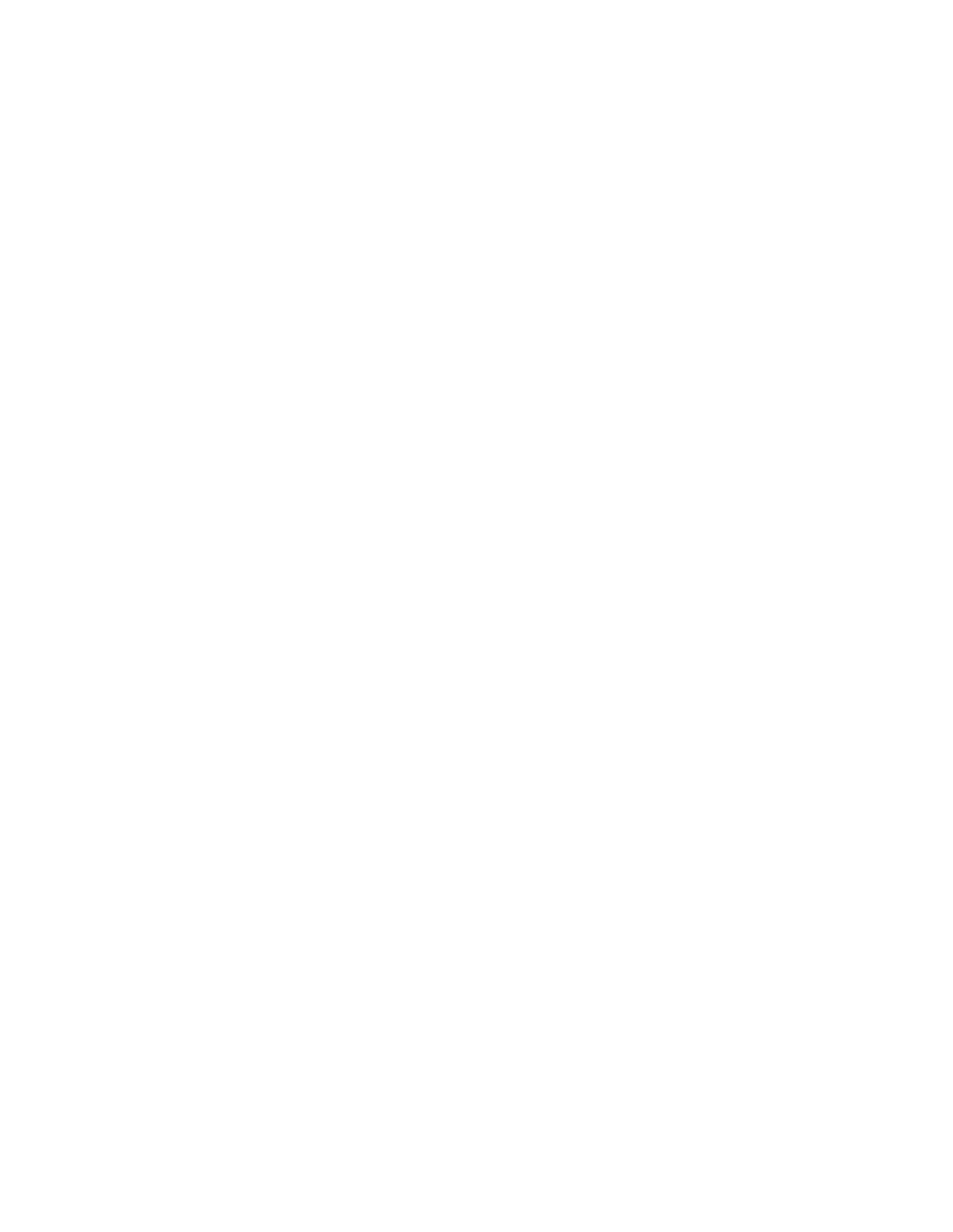# **REDISTRICTING IN WISCONSIN**

## **I. INTRODUCTION**

Redistricting, the process by which the district boundaries of representative bodies are adjusted to reflect shifts in population, re-emerges in the public consciousness every ten years, with each new census. For most citizens, unfamiliar terms such as *deviation*, *ward*, *competitiveness*, and *contiguity* are suddenly found to be central to civic discussion.

This publication, *Redistricting in Wisconsin*, answers questions about the redistricting process by discussing the basic principles upon which districts are drawn; the history of redistricting and reapportionment as it applies to Wisconsin; and efforts to reform what has become a controversial process in Wisconsin and nationally.

#### **II. PRINCIPLES OF REDISTRICTING**

Population is the fundamental element of the redistricting process; redistricting is done in response to the more current and presumably more accurate information on population provided by the census. Indeed, if population was not central to drawing district lines, there would be no reason to ever adjust lines on a systematic basis. Nevertheless, there are other elements also important to the process. Civil boundaries are also important and have played an important role in Wisconsin, especially prior to court rulings in the 1960s requiring elevated standards for population equality. Principles such as compactness, contiguity, and political competitiveness are also important and will be discussed in this section.

#### **A. Equal Population**

Equal population is the most central principle involved in redistricting. The "one man, one vote" idea the concept that each citizen's vote should have equal weight with every other—overrides all other concerns. It is this principle that drives the redistricting process as new information on population is provided following each decennial census by the federal government. District lines are moved primarily to reflect population shifts in the state in the ten years since the last census. Population has always been central to the redistricting process in Wisconsin, as required by Article IV, Section 3 of the constitution, which since 1848 has mandated that the legislature shall periodically "district anew … according to the number of inhabitants." Population is much more central in Wisconsin and across the country than it was prior to a series of federal court decisions in the 1960s requiring a greater sensitivity to population shifts in drawing district lines.

*Mathematical Concepts*. Discussing the principle of equal population as it applies to redistricting requires familiarity with a number of mathematical concepts often used to evaluate how well redistricting efforts achieve equality. The first concept is **Ideal Population**, or the target population for each equal population district under a redistricting plan. This figure can be calculated by dividing the total population of the unit being divided into districts by the number of districts being created. This can be expressed mathematically as

#### *total population*

*x*

where  $x =$  the number of districts being created.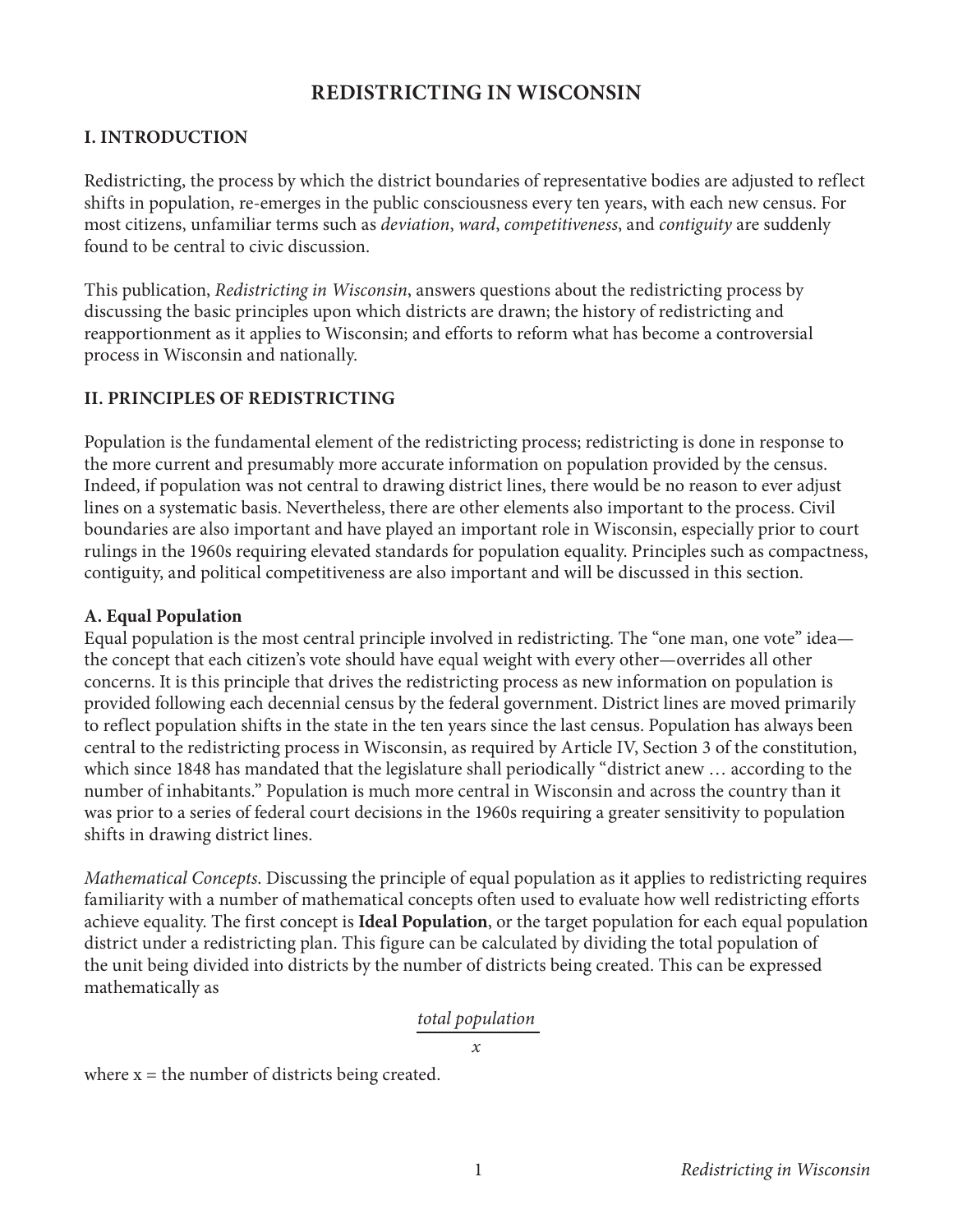In Wisconsin, for example, this concept as applied to the creation of state assembly districts following the 2010 census, could be expressed as

$$
\frac{5,686,986}{99} = 57,444.30
$$

since the population of Wisconsin according to the 2010 census was 5,686,986 and the assembly has 99 districts. The resulting figure, 57,444 (rounded down) is referred to as the ideal population. As applied to the senate, the figures were

$$
\frac{5,686,986}{33} = 172,332.9
$$

or, 172,333, rounded up.

Another concept commonly used to measure population equality in a districting plan is **Deviation**, or the difference between the population of a given district and the ideal population. This is derived by subtracting the ideal population from the population of a given district:

#### *population – ideal population*

As often as not, this will result in a negative figure, as in the case of Assembly District 94 after the 2010 census, where the equation is 57,266 – 57,444, for a deviation of -178. The concept of **Mean Deviation** allows a districting plan to be evaluated as a whole. This is derived by summing the deviation of each district in the plan—without regard to whether the deviation is above or below the ideal population—and dividing by the number of districts:

$$
\frac{\text{total deviation}}{x} = \text{mean deviation}
$$

where  $x =$  the number of districts in the plan. As applied to the assembly district plan adopted after the 2010 census, that is

$$
\frac{9,190}{99} = 92.82
$$

Both deviation and mean deviation can be expressed as a percentage by dividing by the ideal population of a district; for example, in Assembly District 94:

$$
\frac{178}{57,444} = .31\%
$$

or for the entire assembly district plan:

$$
\frac{93}{57,444} = .16\%
$$

These two figures reflect the most commonly used methods to quickly evaluate the degree to which a plan meets equal population goals, with Deviation used to evaluate individual districts and Mean Deviation used to evaluate a plan overall. Another mathematical concept used in redistricting is Range, the total difference between the largest and the smallest districts in a plan. This can be expressed mathematically as:

*Largest District's Deviation* + *Smallest District's Deviation* (expressed as a positive integer) = *Range*

2 *Redistricting in Wisconsin*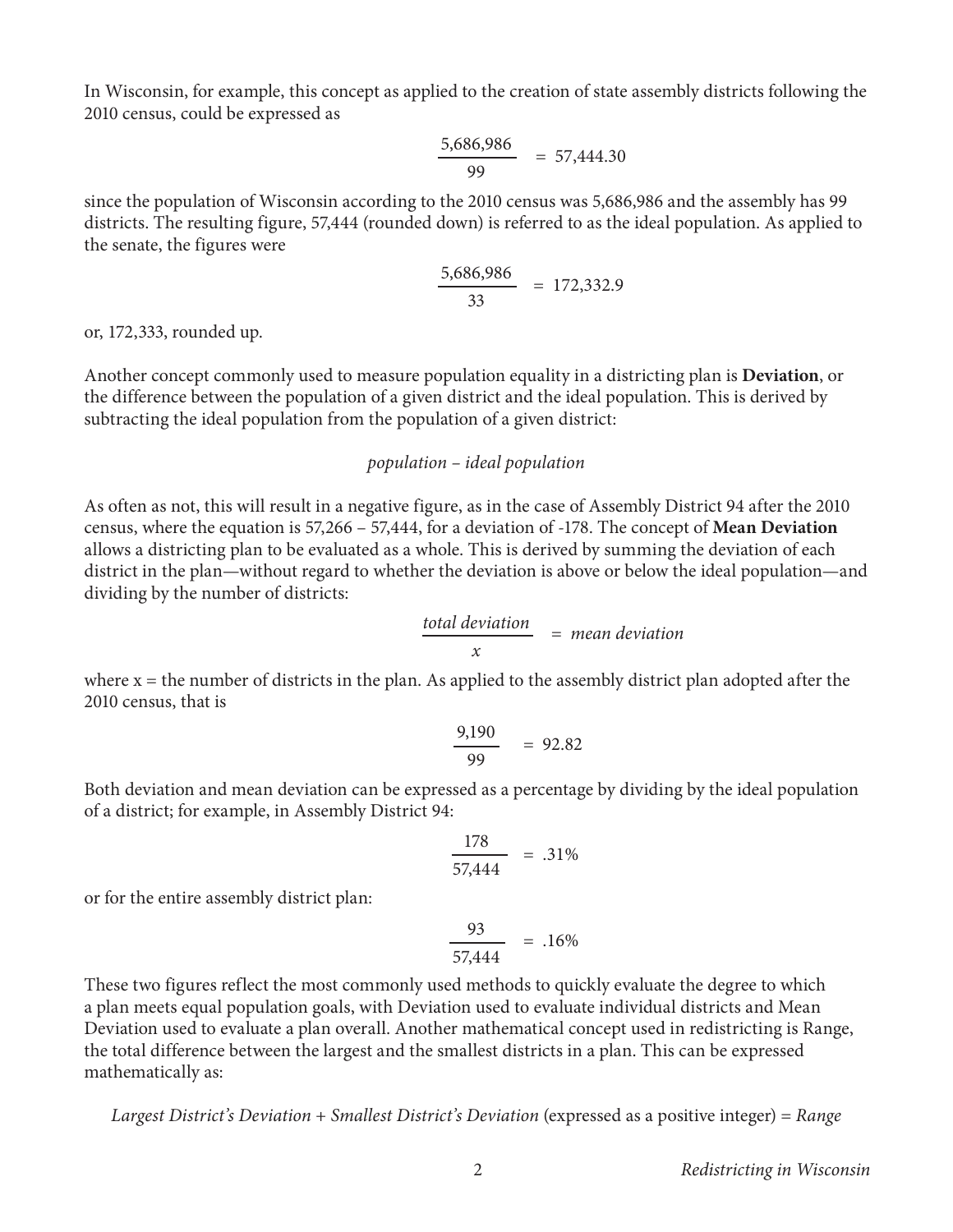As applied to the Assembly plan adopted after the 2010 census, this is:

214 (Assembly District 
$$
45
$$
) + 224 (Assembly District 1) = 438

Range can also be obtained by subtracting the population of the smallest district in a plan from the population of the largest:

*57,658* (Assembly District 45) *– 57,220* (Assembly District 1) *= 438*

*Standards of Equal Population*. A number of factors come into play in evaluating equal population of congressional districts. First, 2 USC 2c requires that all representatives from states having more than one member of the U.S. House of Representatives be elected from single-member districts. Second, the U.S. Supreme Court has interpreted Article I, Section 2, of the U.S. Constitution, which provides for house seats to be apportioned to states on the basis of population, as requiring that each district within a state meet a standard of strict equality. *Westbury v. Sanders* (1964) established the principle that Article I, Section 2 required equal population districts. *Karcher v. Daggett* (1983) held that any deviation in population of congressional districts must be justified by some legitimate state objective. Practically speaking, in Wisconsin this has meant that congressional districts are created with virtually no difference in population among them. Following the 2010 census, the ideal population of a Wisconsin congressional district was 710,873. Two of the districts exceeded the ideal by one; the other six met it exactly.

Federal courts have established less strict standards for state legislative districts, which are judged under the equal protection clause of the Fourteenth Amendment, and not Article I, Section 2, of the Constitution. The U.S. Supreme Court specifically rejected an absolute equality standard in *Gaffney v. Cummings* and *White v. Register* (1973) in favor of a standard requiring districts to be "as nearly uniform as practicable." Although the court declined to set a specific standard, in subsequent cases the court has declined to overturn plans where no district has a deviation of more than 10 percent. This has become the de facto minimum for state legislative districts. In Wisconsin, recent legislative district plans have consistently met a standard where all districts have a deviation of 1 percent or less; in the most recent plan enacted in 2011, no district exceeded a deviation of .4 percent.

#### **B. Compactness**

Compactness is a traditional redistricting principle requiring that districts be as compact as possible. Unlike equal population, compactness has been the subject of limited judicial interest. There is no generally agreed upon standard of compactness as it applies to redistricting other than common sense. One definition of *compact* may be useful: "marked by concentration in limited area; homogeneous and located within a limited definite space without straggling or rambling over a wide area" (*Webster's Third New International Dictionary*, unabridged).

Although states generally do not have strict redistricting standards to require compactness, and courts have rarely condemned oddly shaped districts, academics have derived a number of ways to measure compactness. A common method is to measure the area of the smallest circle that can contain the district and calculate the percentage of the circle's area contained by the district. This can also be done using the smallest polygon instead of the smallest circle. Compactness may also be measured by comparing the height and width of a district. Perhaps the most exacting measure is to measure the perimeter length of a district and compare the area of the district to the area of a circle with the same perimeter length.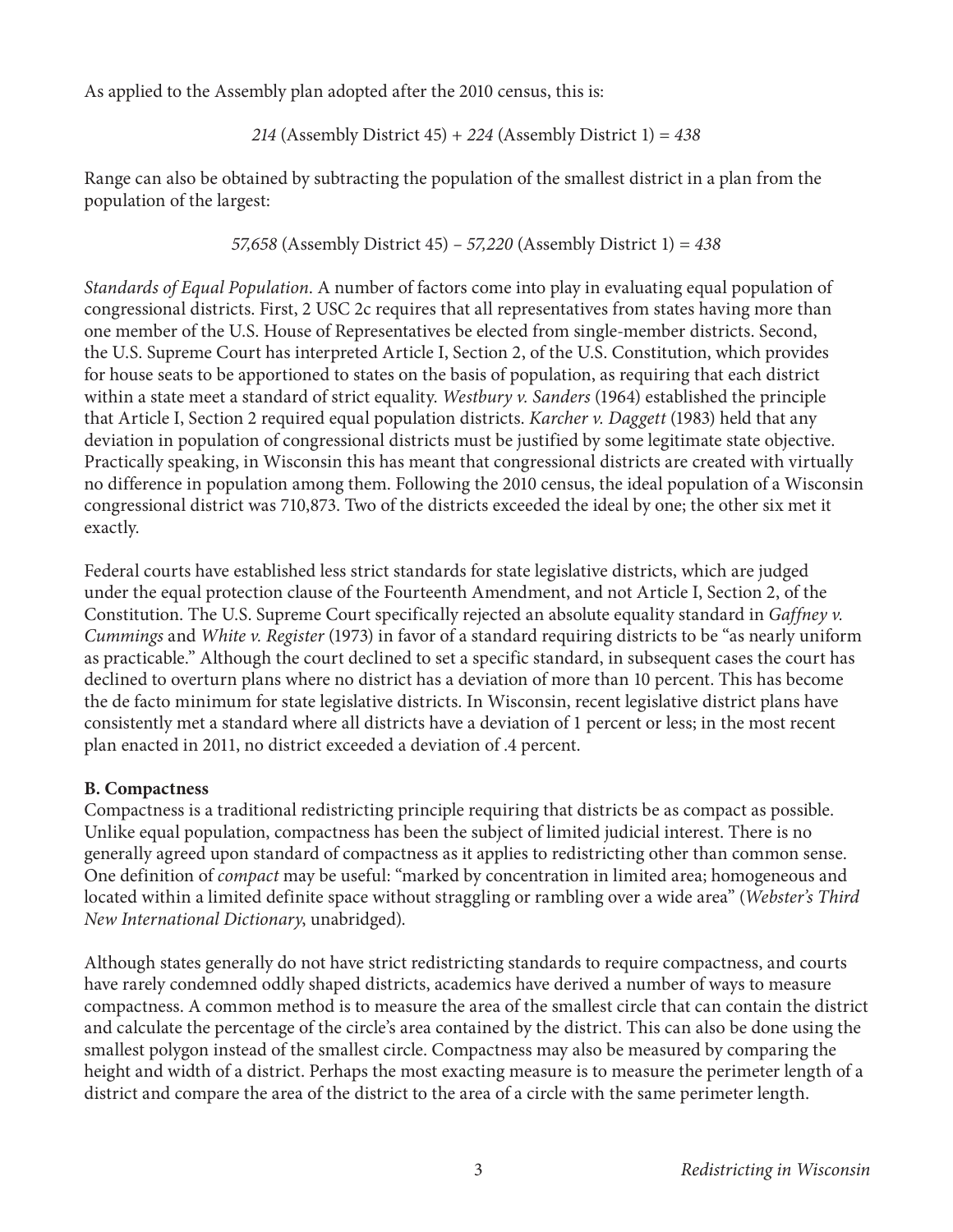The interest of the courts in compactness issues has been seen almost exclusively in the area of civil rights cases when they have addressed racial gerrymandering. In 1993, in *Shaw v. Reno*, the U.S. Supreme Court ruled that race-based gerrymanders designed to maximize Black voting strength were impermissible. In *LULAC v. Perry* (2006), the Supreme Court rejected a partisan gerrymander on the narrow grounds that a Latino population in a single district was impermissibly harmed in violation of the Voting Rights Act. Two justices, however, did assert that drawing oddly shaped districts for political advantage violated the state's constitutional duty to govern impartially.

#### **C. Contiguity**

Contiguity is a traditional redistricting principle whereby every part of a district is connected to every other part, and all parts can be reached without crossing district lines. This principle is generally followed although not required by law or court precedent. Common exceptions to this principle involve districts whose parts are separated by waterways, and districts defined by municipal boundaries that are themselves non-contiguous. Although courts have shown little interest in contiguity issues, any noncontiguous district that harmed a minority group protected by the Voting Rights Act would probably be viewed with suspicion. At the same time, abandonment of the contiguity principle may make it easier to create districts favorable to those same minority groups. Traditionally, in Wisconsin two pieces of territory joined at the corner are not considered contiguous.

#### **D. Communities of Interest**

Communities of interest refer to the principle that it is desirable to group like-minded or similar people so that they may elect a representative that reflects their common values. These values may be largely social, such as common ethnicity or language or a culture different from that of the larger society, or even based on a common economic status. People of like-minded political philosophy may also constitute a community of interest. Grouping voters of the same political philosophy in a district can be controversial, as it may make the district less electorally competitive. Respect for communities of interest is a principle often observed in the redistricting process but must be viewed separately from those racial, ethnic, or linguistic groups who are protected by federal law.

#### **E. Unity of Political Subdivisions**

Many states including Wisconsin have a history of trying to draw legislative and congressional district lines along, rather than across, existing political boundaries. In Wisconsin, these principally include county and town lines, city and village limits, and ward lines within cities, towns, and villages. This principle has the advantage of making clear to voters which district they live in, and in many ways goes hand in hand with communities of interest. It also makes it much easier to administer elections when most municipalities of a county are within a single district, rather than split between two or more. This principle is often in conflict with the higher principle of equal population, and was adhered to much more strictly in Wisconsin and elsewhere before federal courts imposed the one-man, one-vote standard on the redistricting process.

#### **F. Minority Protection**

Protecting the interests of minority groups is a very important principle of redistricting because it is required by federal law. The Voting Rights Act of 1965 was enacted to prevent state or local governments from hindering minorities from voting either directly or subtly through manipulation of the voting process. The law therefore applies to the creation of voting districts. 52 USC 10301 prohibits any practice that results in the denial or abridgement of the right of any citizen to vote on account of race or color. 52 USC 10303 (f) (2) also extends that protection to members of "a language minority group."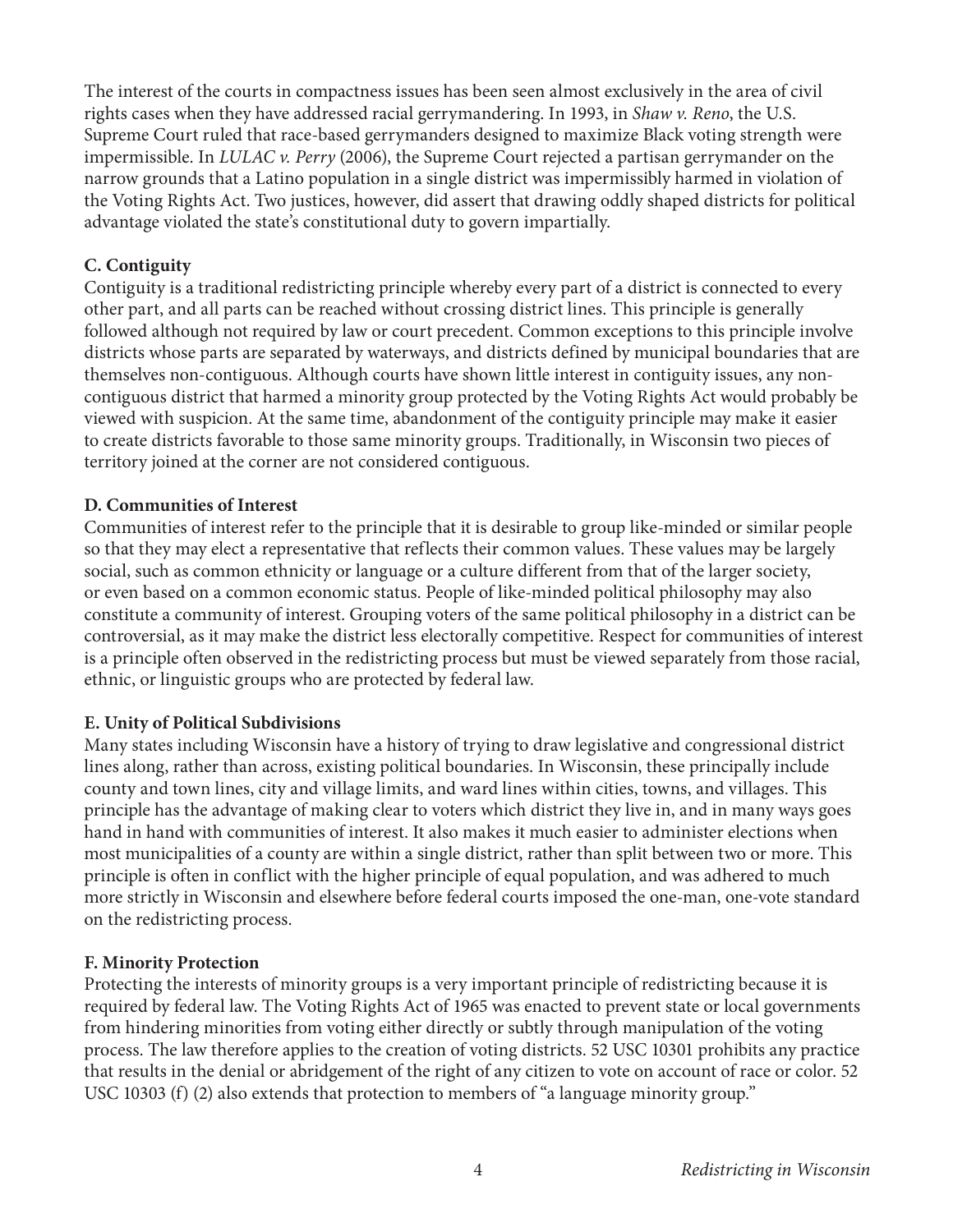The obligations on state government with regard to redistricting imposed by the Voting Rights Act of 1965 can be divided into two categories. The first, known as "Section 2" obligations, found at 52 USC 10301, are a general requirement that no voting standard, practice, or procedure can impair the rights of minorities to vote. This broad statement, along with the large volume of court decisions interpreting it, applies to all states and jurisdictions within the United States. The second category of obligations, known as "Section 5" requirements, found at 52 USC 10303 (b), require states or smaller jurisdictions with a history of very low voter turnout to submit all changes in voting procedure, including redistricting, to the U.S. Department of Justice for approval before implementation. Neither the State of Wisconsin nor any jurisdiction within Wisconsin has ever been subject to these "preclearance" requirements. In fact, no state or jurisdiction is currently subject to the preclearance requirements because in 2013 the U.S. Supreme Court, in *Shelby County v. Holder*, invalidated the formula for determining whether any state or jurisdiction must comply with Section 5 of the Voting Rights Act.

Court interpretations of Section 2 have dictated that jurisdictions use special caution in drawing district lines in areas with a concentration of protected minorities. Beginning with *Thornburg v. Gingles* (1986), federal courts have ruled that a district plan can be in violation of the Voting Rights Act even if no discrimination is intended. In the absence of demonstrable ill will or past or current discrimination, a racial or linguistic minority may still challenge a plan if it demonstrates that it is large enough to elect a candidate of its choice, and that the racial majority usually votes as a block to defeat minority candidates. Minorities can be harmed by being concentrated into a single district, thereby "packing" their influence in a way that minimizes it; or it may be harmed by "splitting" or "cracking" a minority population between two or more districts, thereby insuring that the minority group will not have majority influence in any district. The line can be subtle, and often even members of minority groups do not agree on the best way to maximize their political influence. It is advisable for a plan to create "minority opportunity districts" wherever groupings of minorities dictate their creation. In doing this, it may be necessary to take into consideration lower minority voter turnout, by making an "opportunity district" well over 50 percent minority, and the younger demographic profile of minority populations, by consulting votingage population in addition to general population figures.

During the last round of legislative redistricting in Wisconsin (2010), only Milwaukee County had sufficient population of African Americans to warrant the creation of opportunity districts. In that case, two majority-Black senate districts and six majority-Black assembly districts were created in Milwaukee County.

During the 2002 round of redistricting, a sufficient concentration of Hispanics was found to create two Hispanic-majority assembly districts in Milwaukee, although litigation resulted in these districts being altered by a federal court (see part II, History of Redistricting in Wisconsin), one of these districts, the ninth, has not elected a Hispanic representative. No area outside Milwaukee County approached a sufficient concentration of Hispanics to create an opportunity district.

No other racial or linguistic minority group has attained sufficient numbers or concentration in an area since passage of the Voting Rights Act to dictate the creation of an opportunity district in Wisconsin.

#### **G. Competitiveness**

Competitiveness is a relatively new principle that may be considered in drawing legislative districts. Courts have generally declined to make competitiveness a constitutional imperative. No federal or Wisconsin law compels consideration of competitiveness as a principle to be followed in creating legislative districts. In the most recent U.S. Supreme Court decision on this matter, *Vieth v. Jubelirir* (2004), the court ruled that such cases did not constitute a violation of equal protection under the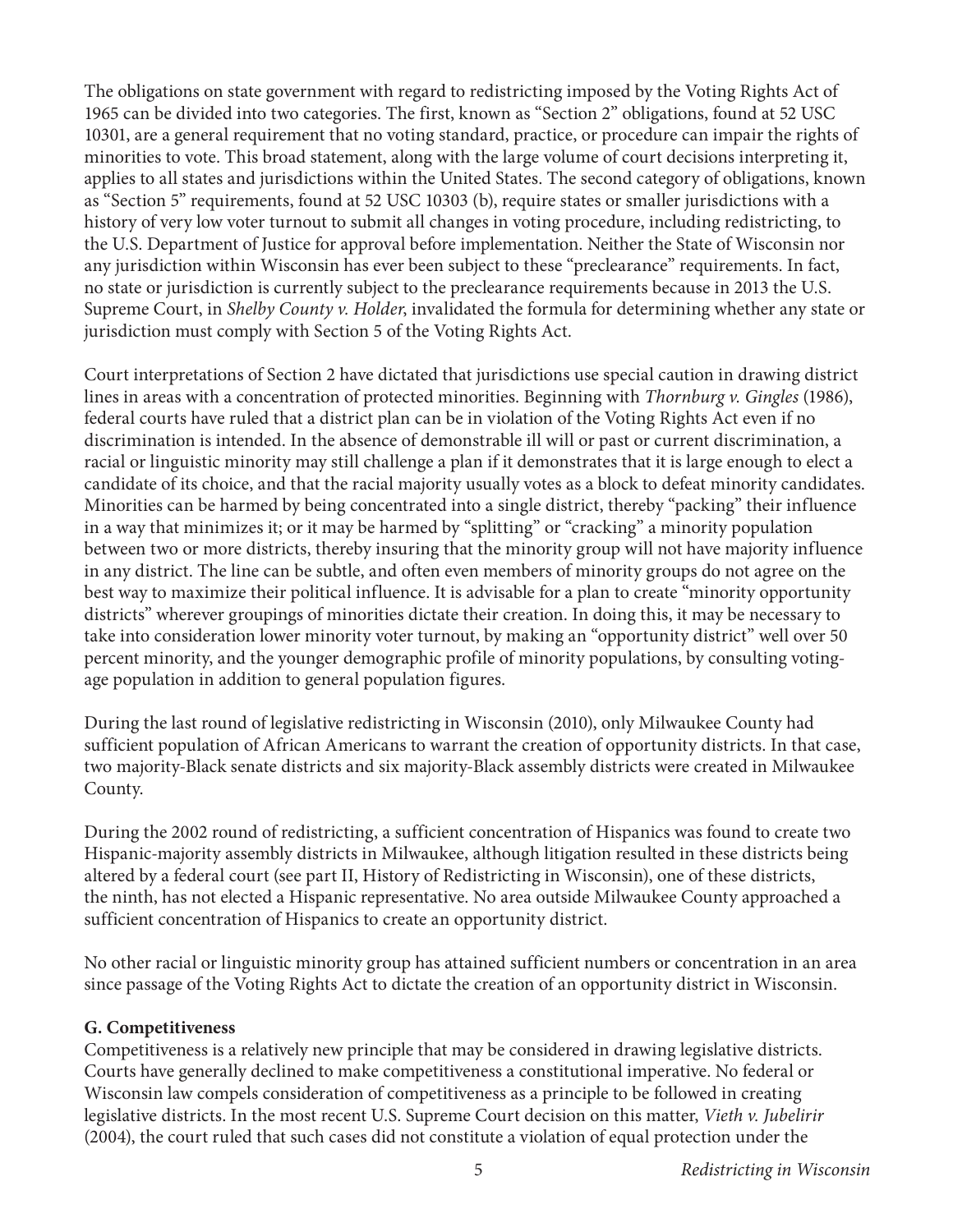Fourteenth Amendment, and that no test could be devised to determine when a partisan gerrymander would cross into unconstitutionality. The decision was not unanimous. A lawsuit filed in 2015 in the U.S. District Court for the Eastern District of Wisconsin, *Whitford v. Nichol*, contends that the redistricting plan enacted by the Wisconsin Legislature following the 2010 Census (2011 Act 43) created an unconstitutional partisan asymmetry, and proposes a test to measure the plan's competitiveness.

## **III. HISTORY OF REDISTRICTING IN WISCONSIN**

To understand the redistricting process as it applies to Wisconsin more completely, it is useful to examine the history behind it. Wisconsin has always required periodic adjustments of legislative district lines on the basis of population. Part II of this publication examines this history in some detail.

#### **The Pre-1960 Era**

*The Constitution and Early Apportionments*. During Wisconsin's territorial period, 1836–48, seats in both houses of the territorial legislature were apportioned to "election districts" consisting of whole counties or groups of counties. Within these districts, members were elected at-large no matter how many seats were apportioned to them. There were no "single-member" districts except for those apportioned only one seat. Wisconsin's 1847–48 constitutional convention decided that members of each house of the legislature should be elected from single-member districts, adjusted periodically by the legislature to account for shifts in population. The original version of Article IV, Section 3, of the constitution reads in part: "The legislature shall apportion and district anew the members of the senate and assembly, according to the number of inhabitants." Article IV, Section 4, of the constitution required that assembly districts "be bounded by county, precinct, town or ward lines, to consist of contiguous territory, and be as compact in form as practicable." Article IV, Section 5, of the constitution required that "no assembly district shall be divided in the formation of a senate district." These provisions remain today in nearly identical form in the Wisconsin Constitution, but they have changed significantly in their application.

In addition to articulating these general principles, the constitution also provided the new state legislature with its initial apportionment in Article XIV, Section 12. It is interesting to note that Wisconsin's constitution contained an apportionment that came nowhere near meeting modern standards of population equality, despite the framers' stated requirement that districts be created "according to the number of inhabitants." The largest assembly district, Green County, had 6,487 residents, more than twice the ideal of 3,190. The largest senate district, Waukesha County, had 15,866 residents, well over the ideal of 11,081. It is likely that the framers acceded to the convenience of using major civil boundaries at the expense of population equality. This would mark each of the early apportionments under Article IV of the constitution, which generally respected county lines and did not hesitate to codify what seem today to be glaring population inequalities.

One of the constitution's most striking departures from modern practice was that it required new districts every five years instead of every ten years. The legislature initially met annually, with assemblymen serving one-year terms and senators serving two-year terms. The constitution initially required the state to conduct its own census in years ending in "5". The result was that with annual, rather than biennial, legislative sessions, then as now every fifth legislature was to be elected from newly drawn districts.

Article IV, Section 2, of the constitution required that the assembly have at least 54 but no more than 100 members. The senate was to have at least one-fourth but no more that one-third the number of members as the assembly. The initial apportionment under Article XIV of the constitution created a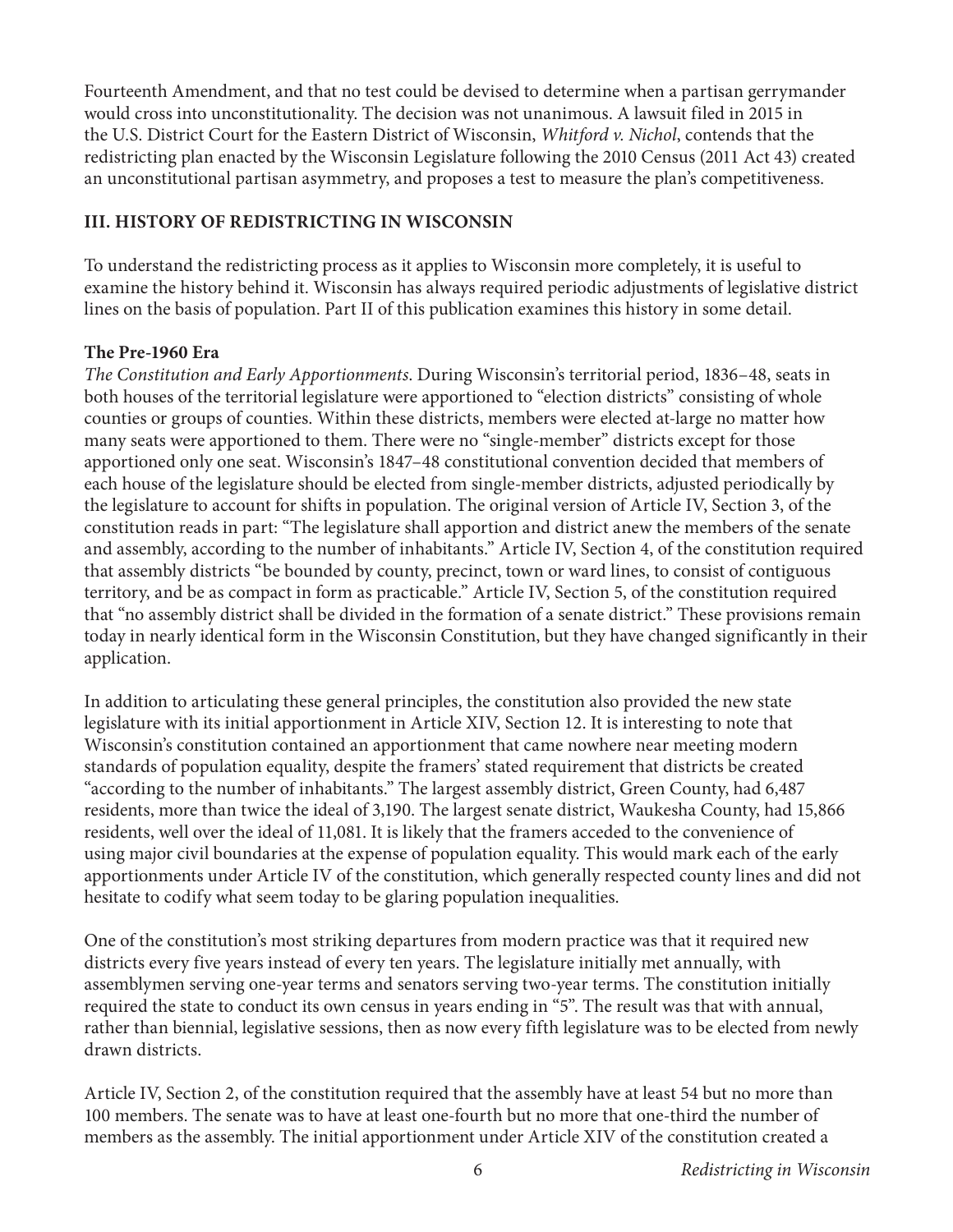senate with 19 members and an assembly with 66 members. Increasing the size of the legislature allowed the early apportionments under Article IV of the constitution to award new seats to faster-growing parts of the state without taking seats from slower-growing areas. By the 1861 apportionment, however, the legislature reached its maximum size of 33 senators and 100 assemblymen.

Although the legislature's first attempt at reapportionment, 1851 Assembly Bill 381, was vetoed by Governor Nelson Dewey, who cited unnecessary departures from the principle of equal population, generally, early legislative apportionments were achieved without rancor and without dividing counties. Minor departures from this principle began with one fractional county attached to another in 1871. In 1876, two such districts were created; in 1882, one; and in 1887, four. The constitutional principle of county primacy in creating legislative districts appeared to be in peril.

*The Cunningham Cases of 1892*. An unexpected event brought this situation to a head. After a decade of Republican dominance, the election of a Democratic governor, George W. Peck, and large Democratic majorities in each house of the legislature gave the apportionment process following the 1890 federal census an unusual partisan flavor. When the Democratic legislature passed and the governor signed a plan that created an unheard-of 15 fractured county districts, splitting 20 counties without performing any miracles of population equality, Republicans cried foul and commenced a legal battle that ended in the state supreme court. In *State ex rel v. Cunningham*, 81 Wis. 440 (1892), issued in March 1892, the supreme court ruled that the plan created by Chapter 482, Laws of 1891 violated the constitutional requirements for legislative redistricting found in Article IV of the constitution. Specifically, the court ruled that the county must be the fundamental unit of geography in redistricting, and that while whole counties whose populations entitled them to more than one seat could be split within their boundaries, and that low-population counties could be joined to neighboring low-population counties to form a district, no county could be split to be partially joined to another county. Since the legislature had acted unconstitutionally, the secretary of state was prohibited from conducting the 1892 election using the plan.

Governor Peck called the legislature into special session in June 1892, and another plan was adopted following the supreme court's mandate to follow county lines. A minority report of the Joint Apportionment Committee, however, scored the plan for violating principles of equal population—in some cases, one district was more than twice the population of another. This second plan also ended up before the supreme court. In September, in *State ex rel Lamb v. Cunningham*, 83 Wis. 90 (1892), the court set aside this plan also, finding the unnecessary inequalities in district population in violation of the constitution.

With the fall election date bearing down, Governor Peck again called the legislature into special session in October, which resulted in a plan being signed by Peck and published on October 27, a scant 12 days before the general election. It is difficult to say that the resulting plan greatly favored either party; the Democrats made substantial gains in the senate but lost seats in the assembly. In subsequent elections, the Republicans regained the dominance they had enjoyed previously. The extraordinary events of 1892 did establish three principles, however, that would color Wisconsin's reapportionment efforts for decades: (1) the supreme court would intervene to prevent an unconstitutional plan from being implemented; (2) county lines must be respected in creating legislative districts; and (3) large deviations in district population would not be tolerated.

*Redistricting Under the "Cunningham Principles."* The Cunningham Principles ushered in a new era of tranquility in Wisconsin reapportionment. New plans were created in 1896 and 1901. Since the advent of biennial legislative sessions in 1883, mid-decade redistricting had lost its logical appeal, with only two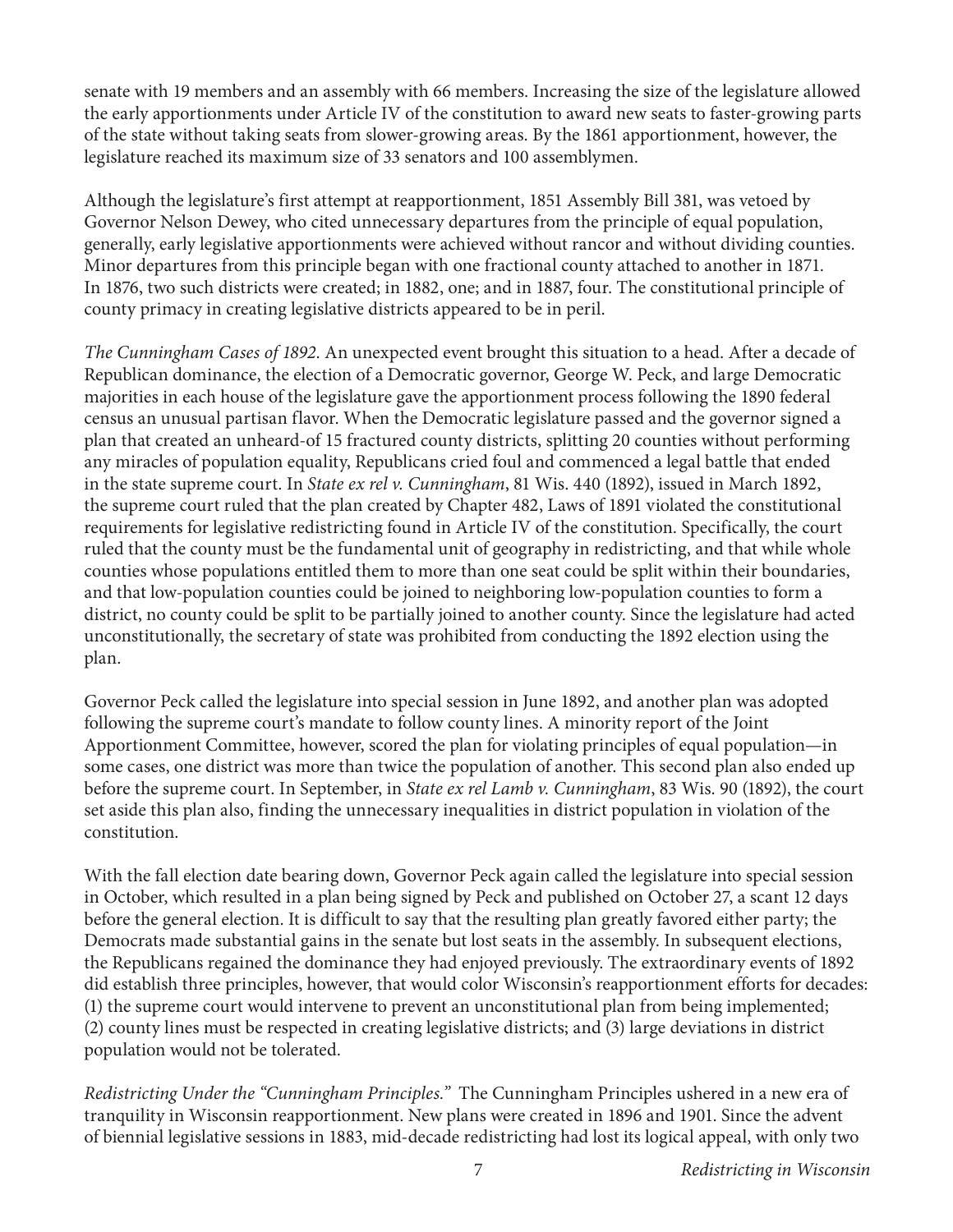or three legislatures being elected from each map. No redistricting occurred following the 1905 state census. A constitutional amendment approved by voters in 1910 eliminated the state census and limited redistricting to every ten years following the U.S. census.

In 1911, Governor Francis McGovern of Milwaukee objected to the population variations and shapes of some districts in Milwaukee County and vetoed the redistricting bill. The legislature quickly passed another bill that addressed the governor's concerns within that county. The year 1921 marks the last time that a full reapportionment was accomplished without any court involvement. In 1931, the legislature passed a plan that changed district boundaries within counties without reapportioning seats among counties. The resulting plan had some obvious departures from the ideal of population equality; for example, Milwaukee County, with 24.6 percent of the state's population should have been entitled to 24 or 25 assembly districts, but remained at 20 under the plan. The plan was challenged in court for violating equal population requirements, but in *State ex rel Bowman v. Dammann*, 209 Wis. 21 (1932), the supreme court held that the constitution did not require absolute equality and that the variances in the plan did not overrule the presumed constitutionality of the legislative enactment.

Following the 1940 census, no reapportionment occurred. The 1941 legislature appointed a committee to work on reapportionment, but no reports were filed and no bills were introduced. The 1943 and 1945 legislatures each passed minor revisions in response to local annexations and ward changes. The legislature's inaction was challenged in court, but in *State ex rel Martin v. Zimmerman*, 249 Wis. 101 (1946), the supreme court ruled that it lacked the authority to compel a coordinate branch of government to act and that the apportionment of 1931 could remain in effect indefinitely. By the 1950 census, it had been nearly 30 years since the last full reapportionment, and district population had become a contentious political issue.

The protracted struggle over reapportionment in the 1950s foreshadowed the revolution of the 1960s. Cognizant of the fact that redistricting was an increasingly contentious issue and that the legislature had failed to fulfill its constitutional obligation following the 1940 census, the Legislative Council created an apportionment study committee of two senators, three assemblymen, and three public members. One of the public members, Marvin Rosenberry, who had recently completed a long tenure as chief justice of the supreme court, chaired the committee. Commencing work in July 1950 and soliciting advance release of detailed census data from the federal government, the "Rosenberry Commission" created a reapportionment plan that was introduced as a bill on February 20, 1951. The shift of legislative power from north to south and from rural to urban must have come as a shock to some, for a group of rural legislators immediately proposed that the state senate be apportioned at least in part on the basis of land area rather than population.

The Legislative Council plan, sometimes known as the Rosenberry Act, was signed into law as Chapter 728, Laws of 1951, but contained a section suspending it until an advisory referendum was placed before the people in November 1952, asking if the constitution should be amended to allow for area-based representation in the senate. The Rosenberry apportionment would take effect only if the referendum was rejected by the voters. The referendum was approved, and a constitutional amendment permitting area-based apportionment, already approved on first consideration in 1951, was quickly approved on second consideration in 1953.

In April 1954, the amendment was ratified by the voters, and an apportionment based in part on area was introduced later that month. The plan was passed in May and signed in June as Chapter 242, Laws of 1953. Known as the Rogan Act, after Senator Paul Rogan, it dealt with the senate only and based senate apportionment 30 percent on land area instead of population. The plan was challenged in court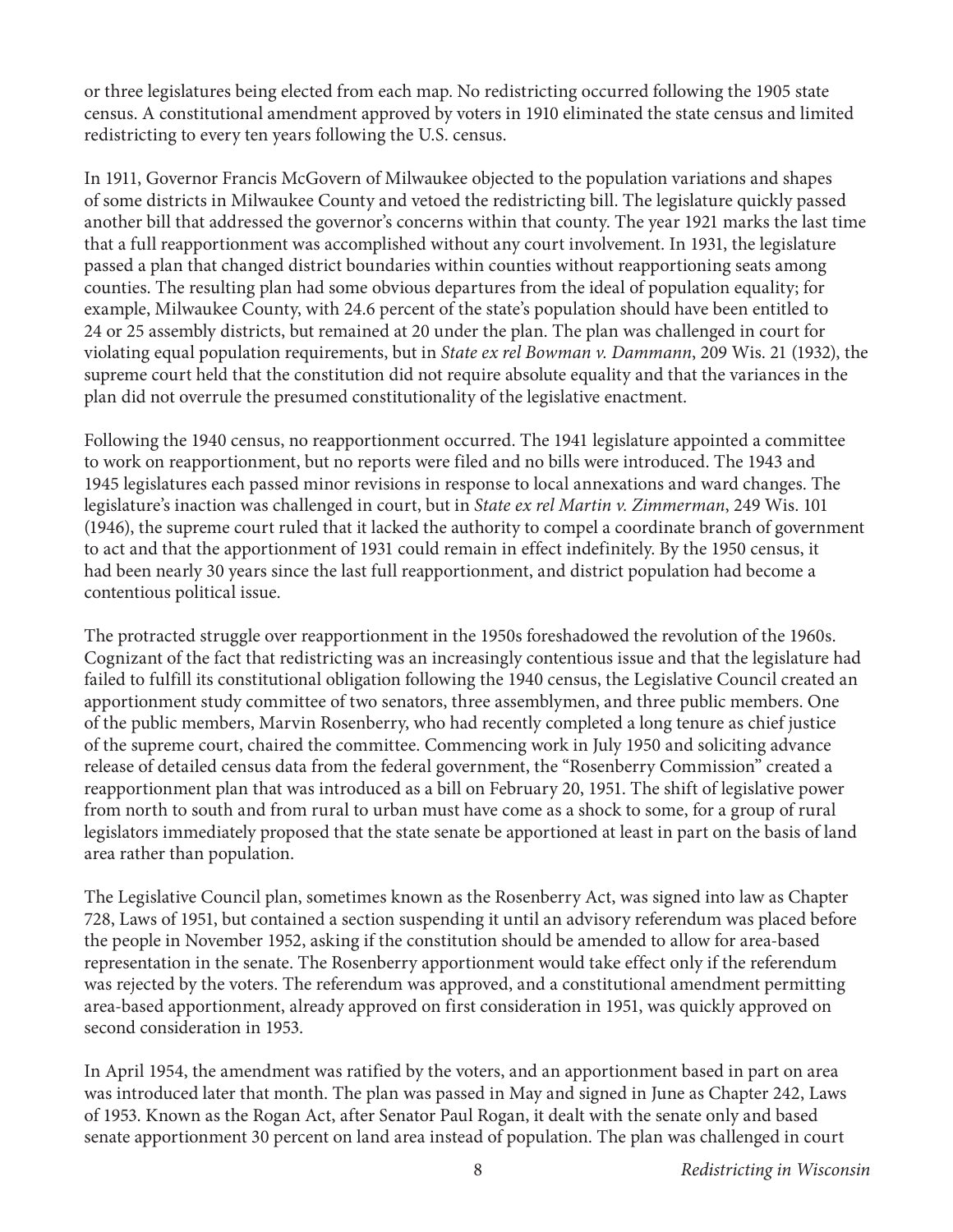on the basis that the various changes within the constitutional amendment—area apportionment, eliminating the requirement that senate districts consist of whole assembly districts, and permission to use village boundaries in creating legislative districts—constituted separate questions that should have been submitted to the people individually. The supreme court agreed and ruled that the Rosenberry Act should be the basis for the next election and the Rogan Act discarded. (See *Ex rel Thompson v. Zimmerman*, 264 Wis. 644 (1953).) This settled the issue for the decade, and although the issue of area representation was briefly revisited in the 1960s, it did not come close to implementation.

#### **The 1960s and Beyond**

The 1960s ushered in a completely new world in redistricting nationally and in Wisconsin. This was largely driven by federal court decisions interpreting the Fourteenth Amendment to the U.S. Constitution to require that districts in state legislatures and other representative bodies be equal in population, without regard to state and local laws or customs. The first such case, *Baker v. Carr*, 369 U.S. 186 (1962), broke down the judiciary's traditional reticence to review and impose remedies in cases involving legislative districts. Subsequent cases placed increasingly specific standards for states to follow in creating legislative districts and, ultimately, virtually any elected body down to the lowest levels of government.

Another factor in this change in redistricting practices was a new attitude toward equal population as a matter of justice. Battles of the sort seen in Wisconsin in the 1950s were occurring around the country, often on an urban versus rural basis. There was a growing expectation among people in urban and suburban areas that their increase in numbers should result in a proportional increase in legislative strength.

Advances in technology also influenced these changes. The U.S. census by 1960 had begun to use computer technology that made detailed demographic information available more quickly, and therefore allowed the makeup of legislative districts to be more readily scrutinized. In recent decades, the interest in redistricting has become more general as its political implications are recognized and it has become a legislative task that must have a resolution.

Finally, federal legislation to protect racial minorities has compelled greater attention to where district lines are drawn. The Voting Rights Act of 1965 prohibited the use of redistricting to impair the ability of racial minorities to elect candidates of their choice. This means that certain parts of any district map especially Milwaukee County, where protected minorities are concentrated—will be subject to special judicial or federal Justice Department scrutiny if established guidelines are not followed.

*The 1960s*. The 1960 round of redistricting started in much the same way as in 1950, with the creation of the Legislative Council Committee on Reapportionment. The committee consisted of four senators, six assemblymen, and six public members. Assemblyman Willis Hutnik was elected chairman. The committee first met in January 1960, and although it was hampered by slow release of census data, it did produce an apportionment plan. Although the committee approved the plan five to three with seven abstentions, the full Legislative Council did not endorse it. The plan was introduced in both houses by members of the committee during the 1961 session, which had Republican majorities in each house, but neither passed, nor did any of the several other redistricting bills introduced that session.

In November 1961, Attorney General John Reynolds advised both houses that if they failed to perform constitutionally required reapportionment, he would take the matter to the supreme court. The court declined to get involved, but invited Reynolds to renew his suit if the next legislature failed to act. That same month, March 1962, the U.S. Supreme Court issued its seminal redistricting decision, *Baker v.*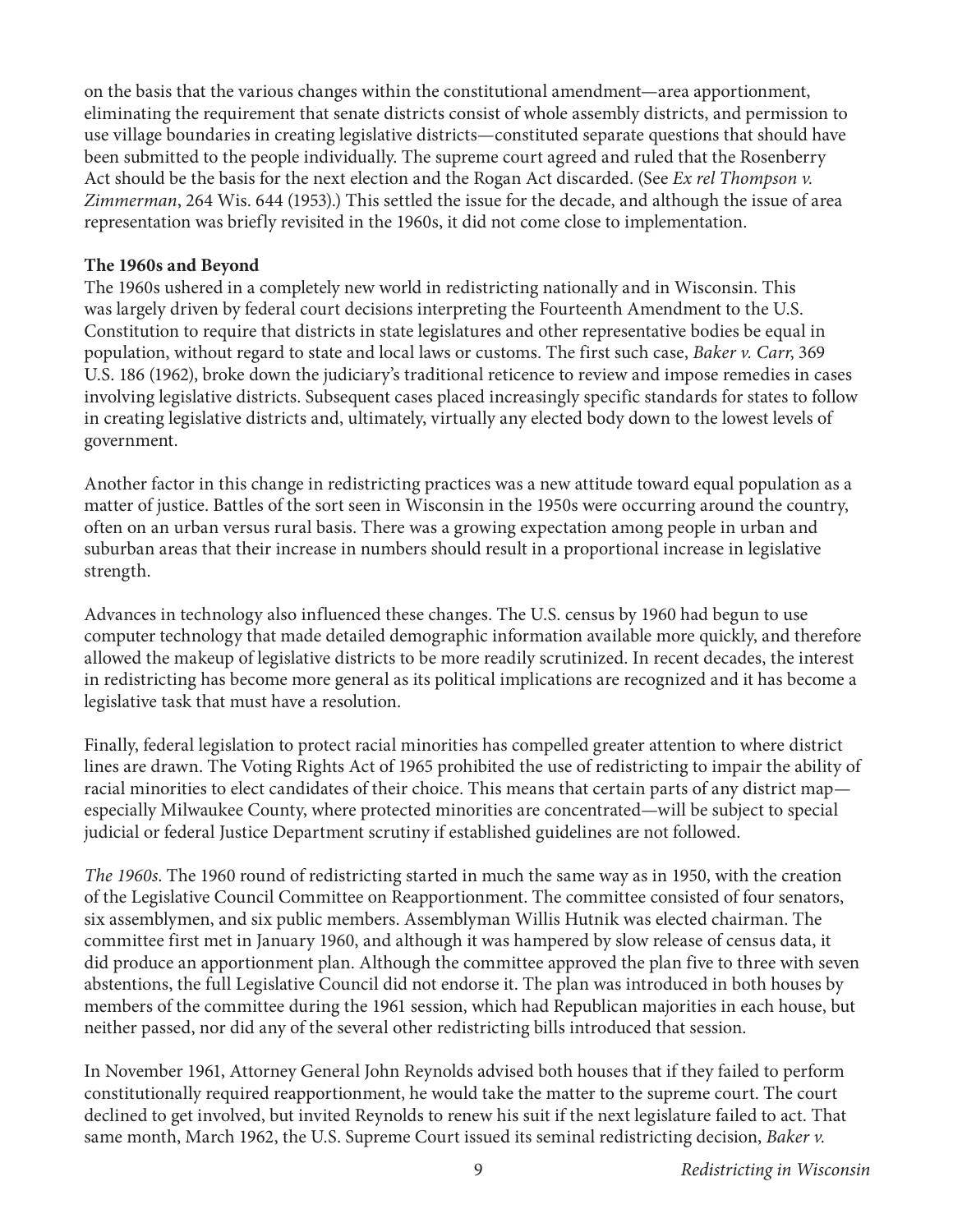*Carr*, signaling a new willingness for the federal courts to get involved. The following month, Reynolds filed suit in federal court. Governor Gaylord Nelson called the legislature into special session to enact a plan. The legislature called itself simultaneously into regular session, the first time such a thing had occurred. The legislature passed Senate Bills 814 and 815, dealing with congressional and legislative redistricting, respectively. Both bills were vetoed by Governor Nelson, a Democrat, on July 2. He objected that both bills were created without input from the Democratic minorities in each house and that both resulted in population variations greater than the rejected Legislative Council plans. He specifically criticized SB-815 for creating a noncontiguous senate district and for apportioning Milwaukee County 24 assembly seats, the same as the Rosenberry Plan, despite the growth of this county since 1951. Nelson proposed that Milwaukee County have 26 seats. The senate overrode Nelson's vetoes the same day, but the assembly was unable to muster the required two-thirds vote. Two weeks later, another congressional apportionment, Senate Bill 817, was passed. It too was vetoed by Governor Nelson, with the senate overriding and the assembly sustaining the veto. On July 19, the senate passed a reapportionment by joint resolution, Senate Joint Resolution 125, thus bypassing Governor Nelson and his objections under the theory that Article IV, Section 3, of the constitution gives "the legislature" the authority to apportion. The assembly, however, did not concur in SJR-125. On July 31, the legislature created a new interim committee on reapportionment, and adjourned.

On August 3, 1962, the federal special master reported to the court that the inequalities of district population were not the result of arbitrary or capricious action, and that the late date prohibited creation of any alternative. The court dismissed the suit, while holding open the possibility of renewing the suit if the next legislature failed to enact a reapportionment. In the November elections under the Rosenberry Plan, the Republicans retained a majority in each house. The attorney general, John Reynolds, a Democrat, was elected governor. Thus, the same partisan alignment that failed to produce a reapportionment in 1961–62 would prevail in 1963–64.

In the new legislature, a Democratic plan was introduced in January as Assembly Bill 99, but did not pass. Senate Bill 575, reflecting Republican viewpoints, passed the senate on June 6 and the assembly on June 18. It was vetoed by Governor Reynolds on July 9. In his veto message, he noted similarities to 1961 SB-815, and cited many of the same objections noted in Governor Nelson's veto message of the previous year, but asserted in addition that the plan violated the Fourteenth Amendment to the U.S. Constitution. The Republican majority again resorted to reapportioning the legislature by joint resolution, cutting the governor out of the process. Senate Joint Resolution 74 was introduced on July 10 and passed the senate on July 30 and the assembly on August 1. Governor Reynolds, who had been permitted to continue the suit he had initiated as attorney general, asked the state supreme court to also address the issue of apportionment by joint resolution.

The supreme court issued its decision in February 1964 in *Reynolds v. Zimmerman,* 23 Wis. 2d 544. The court ruled that the legislature could not "enact" a reapportionment plan by joint resolution, and that the governor must be a part of the process. The court further ruled that a plan could become unconstitutional through shifts in population without any action by the legislature—in other words, the Rosenberry Plan of 1951 was no longer adequate. The court concluded by stating that if a new apportionment plan was not enacted by May 1, the court itself would issue a plan by May 15.

When the legislature reconvened in April, it introduced a redistricting plan as Senate Bill 679, passed by the senate April 15 and concurred in by the assembly with amendments on April 17. The senate concurred in the amendments the same day and the bill was enrolled on April 21. The following day, Governor Reynolds returned the bill with his veto message. Reynolds condemned the plan for failing to meet constitutional requirements of equality and for numerous partisan gerrymanders, styling it "a fraud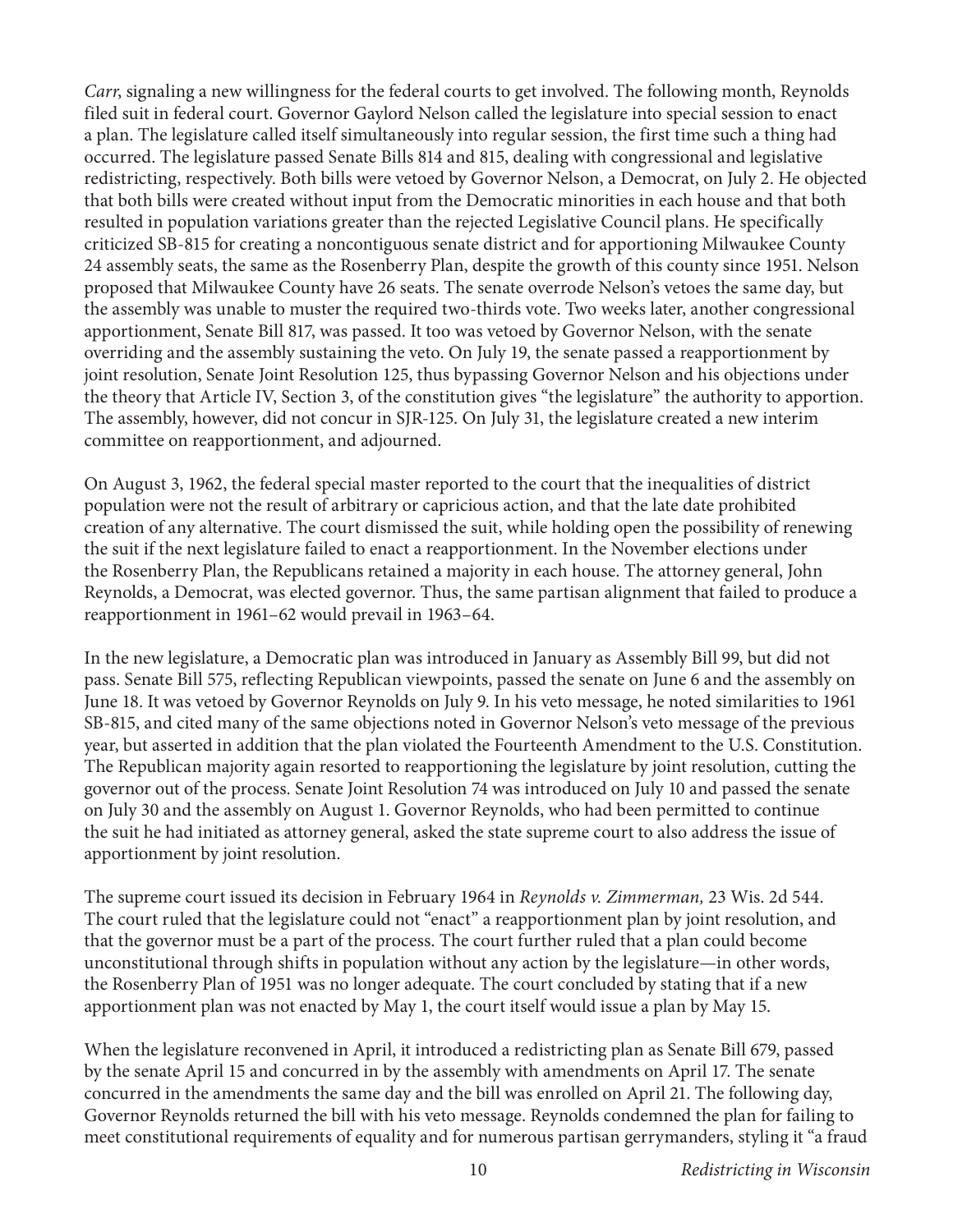upon the people." Conceding defeat, the legislature adopted Senate Joint Resolution 109, directing the chief of the Legislative Reference Bureau to assist the supreme court in creating a reapportionment plan.

On May 14, the supreme court, as promised, ended the drama by issuing its own plan in *Reynolds v. Zimmerman*, 23 Wis. 2d 606. The plan stated that no district exceeded the state average by more than one-third and that no senate district deviated by more than one-sixth from the ideal.

Although the redistricting question was resolved for another decade in Wisconsin, the waters would remain turbulent for years to come as the federal courts puzzled through the implications of the landmark *Baker v. Carr* decision. Some of these decisions would affect Wisconsin in a number of ways. Just months after the state supreme court settled Wisconsin's reapportionment dispute in *Reynolds v. Zimmerman*, the U.S. Supreme Court issued *Reynolds v. Simms*, 377 U.S. 533, requiring that all legislative reapportionment schemes in both houses of bicameral legislatures must be based on equal population principles. *Avery v. Midland*, 390 U.S. 474 (1968), extended the equal population principle to all legislative bodies. The trend was clearly towards greater population equality requirements. In 1965, the U.S. Congress passed the Voting Rights Act, creating a number of protections for racial minorities in election administration, including drawing legislative district lines.

The 1960 round of redistricting was no doubt the most revolutionary and most dramatic in Wisconsin history. In addition to the revolution in legislative reapportionment, several other aspects are worthy of consideration.

*Congressional redistricting*. The legislature departed from past practice in adjusting congressional district lines according to population as reported in the 1960 census despite that the number of seats apportioned to Wisconsin was unchanged. Only one prior legislature—the 1911 Wisconsin Legislature—had done this. As a result, the districts, created in 1931 when Wisconsin was reduced from 11 to 10 seats in the U.S. House of Representatives, had become quite varied in population. Each was between 250,000 and 400,000 when created; by 1960 several had exceeded 500,000, while one had actually fallen to 230,000. Chapter 63, Laws of 1963 anticipated federal judicial and congressional action requiring periodic redistricting even if the number of congressmen in a state remained the same. The plan was, however, traditional in some ways. It paid great deference to county lines, with only Milwaukee County being split; and it had population deviations of 1.5 percent statewide, with the largest districts exceeding the smallest by more than 25,000 people. Subsequent court decisions would require strict equality, and the splitting of counties in order to achieve it.

*Local redistricting*. With the state redistricting battle just finished, and federal court decisions coming down with great frequency, the Wisconsin Supreme Court revolutionized local redistricting with its decision in *Sonneborn v. Sylvester*, 26 Wis. 2d 43 (1965). For many decades, county boards—with the exceptions of Milwaukee, which was elected under a district system, and Menominee, a new county whose board was elected at large—had been based on a unit, rather than a district, system. Under this system, each ward of each city and each village elected a member of the county board, while the chairman of each town also represented the town on the county board. As a result, members of the county board represented constituencies that were sometimes vastly different in population. The supreme court in its *Sonneborn* decision found this practice to be in violation of the Fourteenth Amendment to the U.S. Constitution and Article I, Section 1, of the Wisconsin Constitution. In response to this decision, the legislature, which was already exploring county board reform, enacted Chapter 20, Laws of 1965, which required the other 70 counties to adopt a population-based district system similar to that used in Milwaukee County.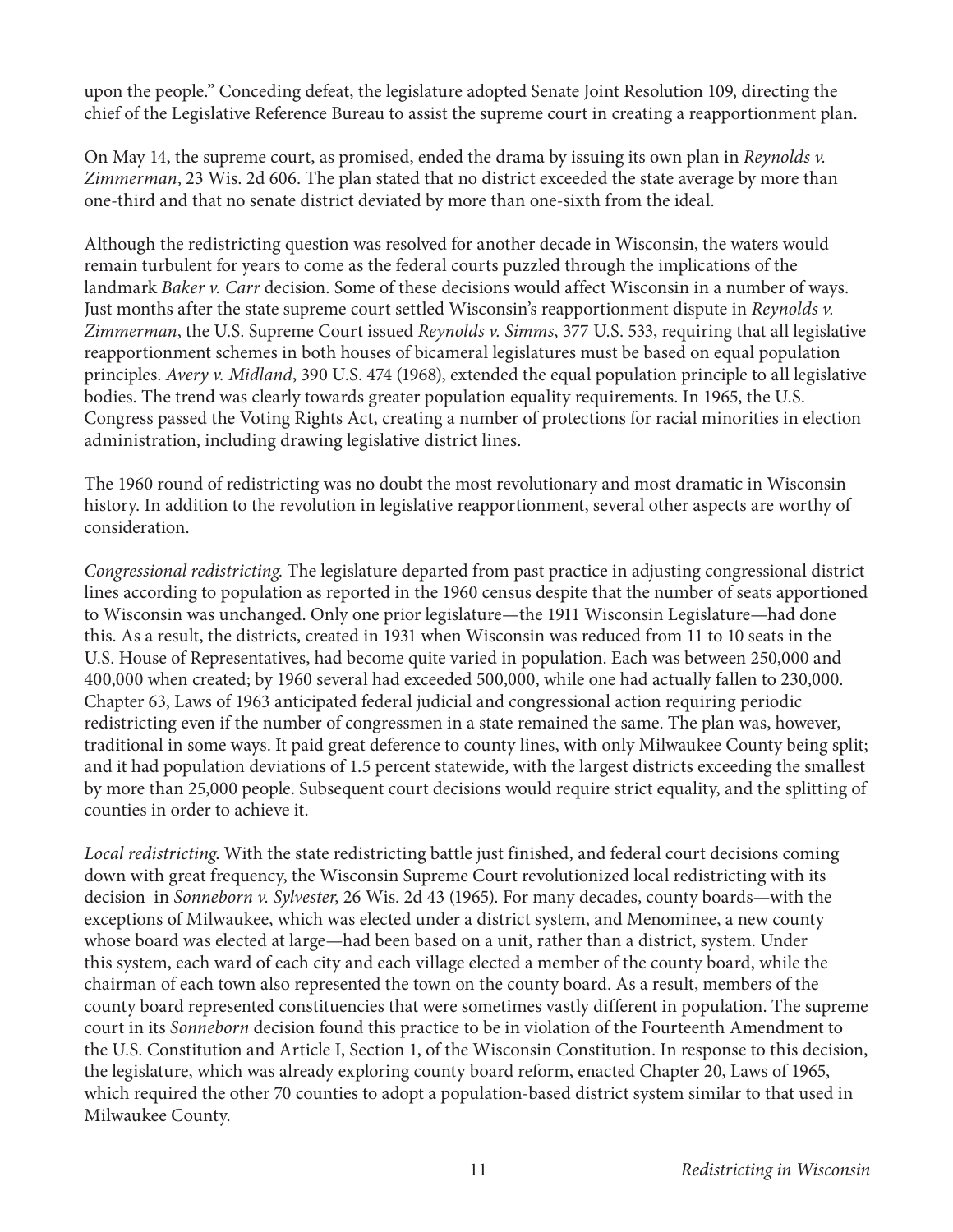*The 1970s*. Several loose ends remained from the 1960s redistricting. In 1969, the assembly requested an opinion from Attorney General Robert Warren on the feasibility of adhering to county lines in redistricting, as required by the Cunningham rules outlined in 1892, in light of federal court decisions on equal population. Warren indicated that the strict adherence to county lines of long custom would have to be set aside for redistricting purposes. In 1971, as the legislature began the redistricting process, leadership addressed a number of questions to the attorney general. Warren restated his emphasis on population equality, to the degree that he advised the legislature to lower assembly membership from 100 to 99, so that each senate district nested perfectly with three assembly districts. Delays in the receipt of detailed census block data on the population of each census block in the state prevented the legislature from introducing a plan meeting the new population equality standards until September 1971, when Assembly Bill 1356 was introduced by Representative Fred Kessler. Although the bill was approved by the Committee on Elections in October, it did not reach the assembly floor until February, by which time Senate Bill 864 was the focus of redistricting efforts. Introduced by Senator Ernest Keppler, the bill initially proposed a novel arrangement for redistricting. Wisconsin had been notified that its U.S. House delegation would be reduced from 10 to 9 in the next congress. Keppler's bill proposed to nest three assembly districts in each senate district, and three senate districts in each congressional district. This would have resulted in a senate of 27 members and an assembly of 81 members. A substitute amendment quickly reverted to the anticipated 33-99 alignment. The bill passed the senate on February 17 and passed the assembly in a heavily amended version on March 2. The senate refused to concur in Assembly Substitute Amendment 1, and requested a Committee of Conference the next day. The senate received the conference report on March 10, the day the legislature was scheduled to adjourn. The senate laid the report on the table and adjourned. The legislature had again failed to redistrict itself as required by the constitution.

Governor Patrick Lucey called the legislature into special session on April 19 in order to enact a redistricting plan. He took the unusual step of addressing a joint convention of the two houses at the opening of the special session, and emphasized the import of passing a redistricting law based on equal population principles. Senate Bill 1 passed the senate and assembly on April 20 and 21, respectively, and the plan was signed as Chapter 304, Laws of 1971 on May 8. The plan was notable historically for a number of reasons. First, it attained a level of population equality far surpassing any previous plan. Because county lines did not need to be followed, the legislature was able to create a plan in which no district deviated from the ideal by more than 1 percent. This standard has been an informal goal for legislative redistricting ever since. Second, the act also contained a framework for future redistricting efforts. The act required cities to elect their common councils from districts of equal population based on the most recent U.S. Census. It also changed the terminology, transforming *wards* into *aldermanic districts* and creating a new geographic subunit called *ward* to serve as sub-districts to be used by the Census Bureau to provide local population data and to facilitate the creation of equal population legislative districts in the future by joining portions of municipalities. This marked an end to the great respect shown to civil boundaries under the Cunningham Principles.

*Congressional Redistricting*. The legislature created new congressional districts with somewhat less drama. Wisconsin fell from 10 to 9 congressmen as a result of the 1970 census. Senate Bill 360 was the first bill introduced, on April 14. It made a brief appearance on the floor in June. A second bill, Senate Bill 558, was introduced in May and made it to the senate floor in September. After voting down numerous amendments, the senate passed the bill on October 5. The assembly also voted down numerous amendments and concurred in the bill on October 27. It was signed by Governor Lucey on November 17 as Chapter 133, Laws of 1971. Although it did not achieve the absolute equality of later apportionments, the plan did not create a district more than 200 people away from the ideal population, a much higher standard than had ever been achieved. Several counties were split in doing so.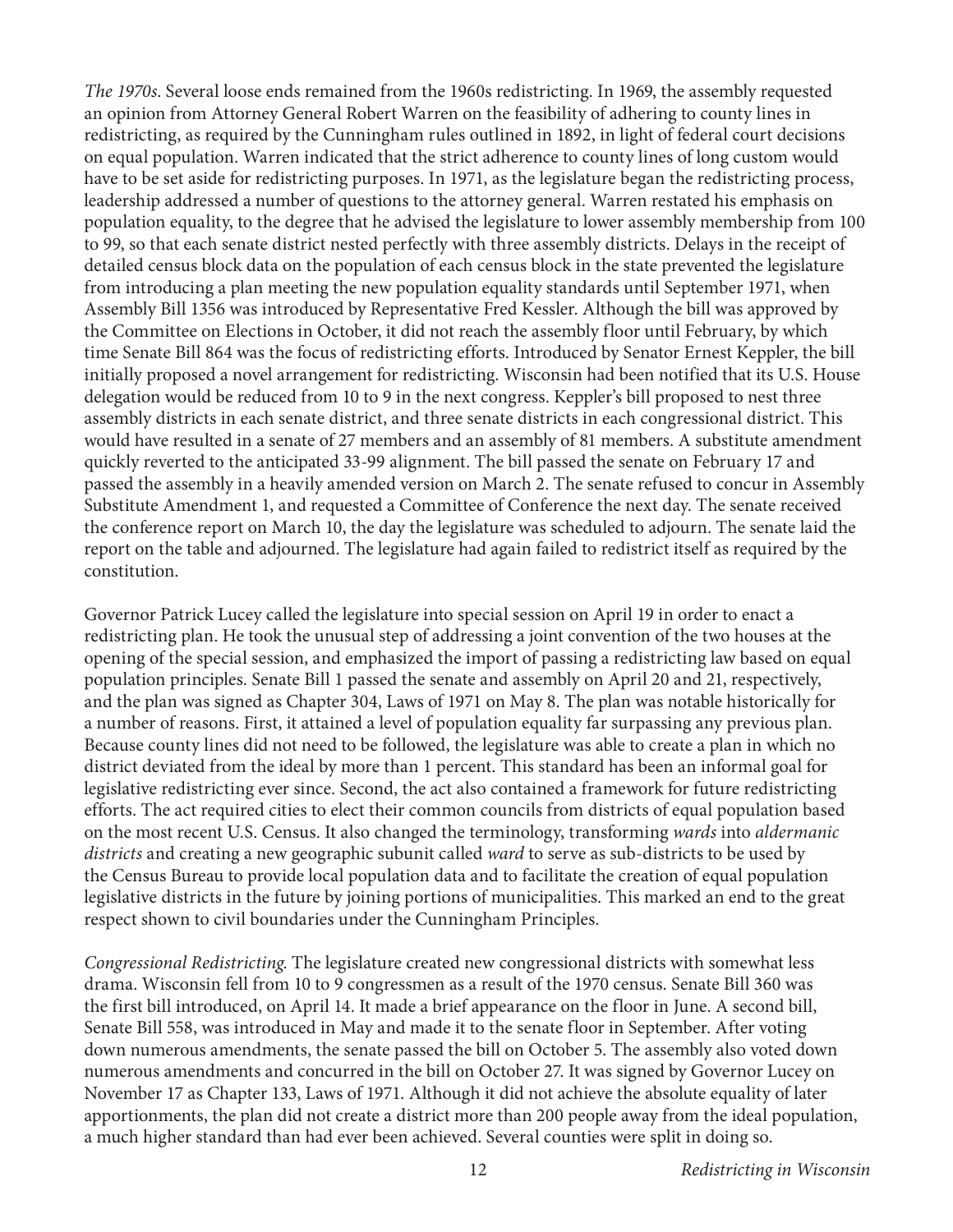*Public Law 94-171*. Persistent difficulties in obtaining official census returns from small geographic areas (below the municipal level) coupled with new court-mandated requirements for districts of equal or near equal population caused the states and the Census Bureau to ask Congress for a formal solution to the problem. Public Law 94-171, passed in 1975, required the Census Bureau to invite states to collaborate in a data-sharing system whereby states would provide geographical boundaries they wanted the Census Bureau to use in detailed returns well in advance of the census. The law also required the Census Bureau to provide the resulting data to participating states no more than one year after the census is taken.

*The 1980s*. For the first time since the creation of the Legislative Council in 1947, no council committee was involved in redistricting. Although the legislature did succeed in enacting a plan, it was a long and contentious journey. The 1981 legislature had Democratic majorities in each house, but Republican Lee Dreyfus was governor. Several legislative redistricting bills were introduced in the senate. One, Senate Bill 712, passed the senate on January 22, 1982, but was not concurred in by the assembly before the end of legislative business on April 2.

On April 21, Governor Dreyfus expanded an existing special session to cover legislative redistricting. Senate Bill 3 passed both houses on May 20, but was vetoed by Dreyfus on May 23. In his veto message, Dreyfus cited gratuitous splitting of counties and municipalities as his main objection and urged the legislature to pass another plan. With the deadline of election nominating petitions approaching, a threejudge panel of the U.S. District Court for the Eastern District of Wisconsin established a district plan as a decision in *Wisconsin AFL-CIO v. Elections Board et al.*, which was filed in February, and the 1982 elections were held under that plan.

The following legislative session, with Democrats retaining control of both houses of the legislature and Democrat Anthony Earl now governor, the legislature again attempted to enact a legislative district plan. Although two bills were introduced to codify the court plan of 1982 in the statutes, an amendment offered in June to Senate Bill 83, the biennial budget bill, included a redistricting plan. Both minority Republicans and Governor Earl objected to the inclusion of redistricting in the budget, and Governor Earl used his line-item veto authority to eliminate it on July 1. He called a special session on redistricting for July 11. Assembly Bill 1 passed the assembly on July 13 and the senate on July 14 and was signed by the governor the following day as 1983 Act 29. The 1984 elections were held under Act 29, as were the next three rounds of biennial elections.

Congressional districting went somewhat more smoothly. Wisconsin retained its nine seats in congress. Assembly Bill 616, a plan to adjust the boundaries of the nine districts in response to population shifts since 1970, passed both houses in October 1981, but was vetoed in November by Governor Dreyfus, who objected to the use of political criteria in drawing lines at the expense of rational boundaries following convenient civil divisions. A lawsuit to create a new plan was commenced in U.S. District Court for the Eastern District of Wisconsin in January 1982, but in March 1982, the legislature passed a plan acceptable to Dreyfus, who signed the bill as Chapter 154, Laws of 1981. A subsequent enactment, Chapter 155, Laws of 1981, made adjustments to the plan.

The 1980s round of redistricting was notable for a number of reasons. It was the first round in which the system of municipal wards was used in the creation of legislative districts. This caused some delay in redistricting as municipalities took some time in creating their new ward plans based on the 1980 census. The year 1981 was also the first time that the Census Bureau issued detailed population statistics under PL 94-171. This enabled the new ward process to begin around the beginning of April 1981 without soliciting early data. Finally the action of the legislature in passing a redistricting plan in 1983 established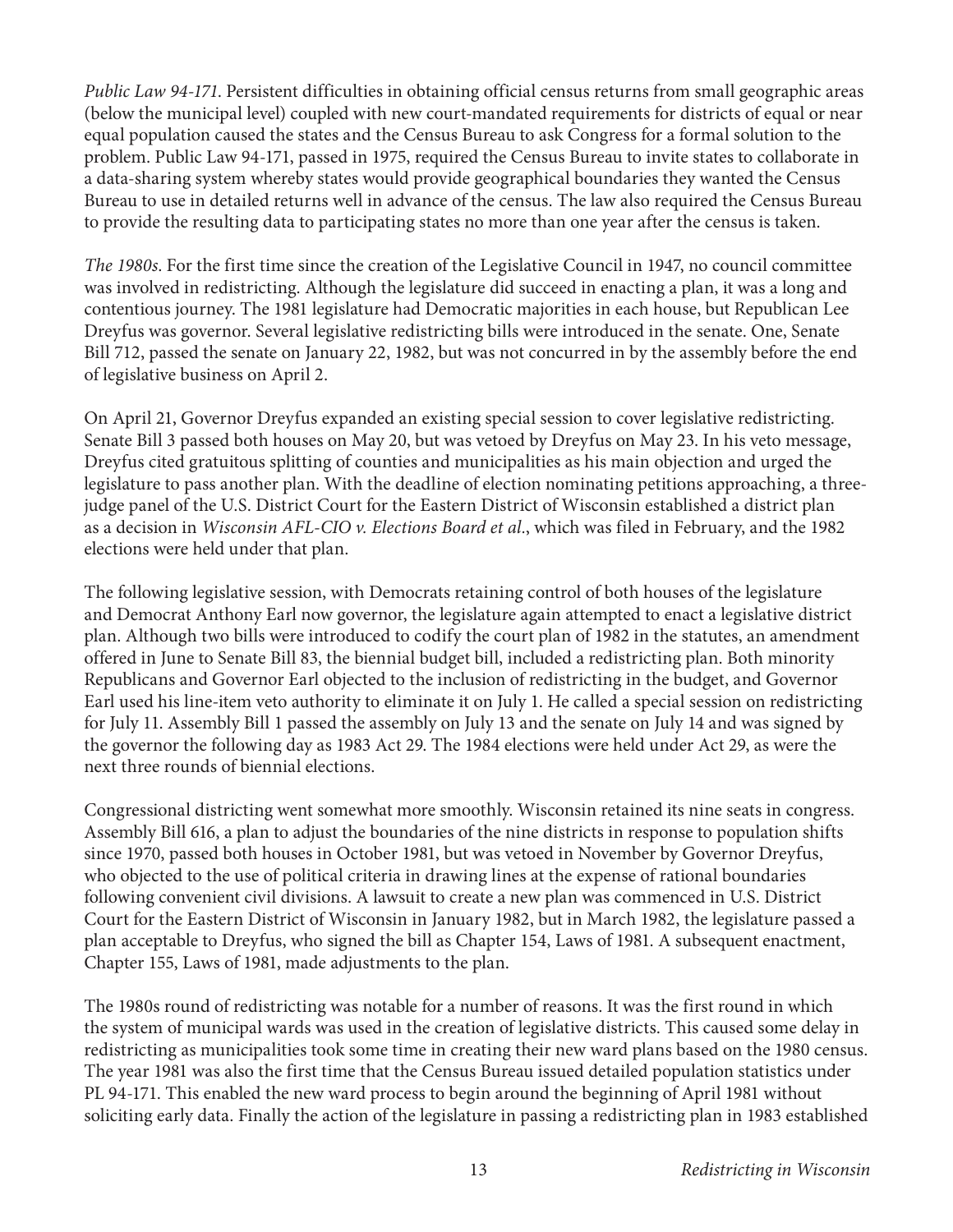the precedent that a court redistricting plan imposed because the legislature failed to redistrict could be superseded by a plan enacted by a subsequent legislature.

*The 1990s*. The 1991 round of redistricting arrived to a familiar political alignment. Both houses of the legislature were controlled by Democrats, and the governor's office was occupied by Republican Tommy G. Thompson. The PL data was delivered to the state on March 1, 1991, and the first redistricting bills were not introduced until March 1992. Two, Assembly Bill 1017 and Senate Bill 549, combined legislative and congressional redistricting into one bill. Each passed its house of origin, but failed in the other house. Two other bills dealt exclusively with legislative redistricting: Senate Bills 548 and 578. SB-578 passed the senate on April 14 and the assembly the same day. The plan was vetoed by Governor Thompson on April 28, who in his veto message rejected the bill on a number of grounds, including excess population variations, partisan gerrymandering, and failure to protect racial minorities. A suit had already been filed in the U.S District Court for the Western District of Wisconsin, and on June 2, a new district plan was issued by the court in *Prosser et al. v. Elections Board et al*. Although in subsequent years the Republicans controlled both houses of the legislature and the governor's office at the same time, no attempt was made to replace the court-ordered plan with a legislatively enacted one.

Congressional districting went more smoothly. Wisconsin retained nine seats in congress. In addition to the two congressional plans attached to legislative plans, five bills dealing with congressional districting were introduced in March and April 1992. The final bill, Senate Bill 577, was introduced on April 14 and passed both houses the same day. It was signed into law by Governor Thompson on April 30 as 1991 Act 256. For the first time, a congressional district plan in Wisconsin achieved "absolute equality" with a total range in deviation of  $\pm 6$ , less than the total number of districts.

*The 2000s*. As the 2001 round of redistricting began, the Democrats controlled the senate and the Republicans controlled the assembly. Given the recent history of redistricting in Wisconsin, a lawsuit was filed in federal court even before the receipt of the census bureau's PL data, asserting that the existing districts under *Prosser v. Elections Board* were no longer in conformity with constitutional standards and declaring that a legislative impasse was likely—this just weeks after the inauguration of the 2001 legislature. Only two legislative districting bills were introduced, one in each house, reflecting the views of the majority party. Both bills, Senate Bill 463 and Assembly Bill 842, were introduced in February 2002 and passed their house of origin on March 7. Neither bill was acted upon in the other house. The last general floorperiod of the legislature ended March 26. On May 30, the U.S. District Court for the Eastern District of Wisconsin issued its decision in *Baumgart et al. v. Wendelberger et al.*, creating a new district plan based on the 2000 census.

Legislative districting in this round did have one unusual aspect. With legislative redistricting efforts commencing and a federal redistricting lawsuit pending, Assembly Speaker Scott Jensen petitioned the Wisconsin Supreme Court in January 2002 to assert original jurisdiction in redistricting and to accept the case. In February, the court declined to get involved, citing the late date, the court's unfamiliarity with redistricting, and the existing federal case. In issuing its decision in *Jensen v. Elections Board*, 249 Wis. 2d 706, it did commence a process whereby it would familiarize itself with the issue of redistricting and place itself in a position to assert its right to original jurisdiction over redistricting in the future. Although a detailed framework by which the judicial branch would review redistricting actions at the state level was formulated, it was never adopted by the full supreme court as a court rule.

Congressional redistricting again went smoothly. Only one bill, Assembly Bill 711, was introduced. Although Wisconsin was reduced from nine to eight seats in Congress, the bill passed each house by large majorities and was signed into law as 2001 Act 46 on March 27, 2002.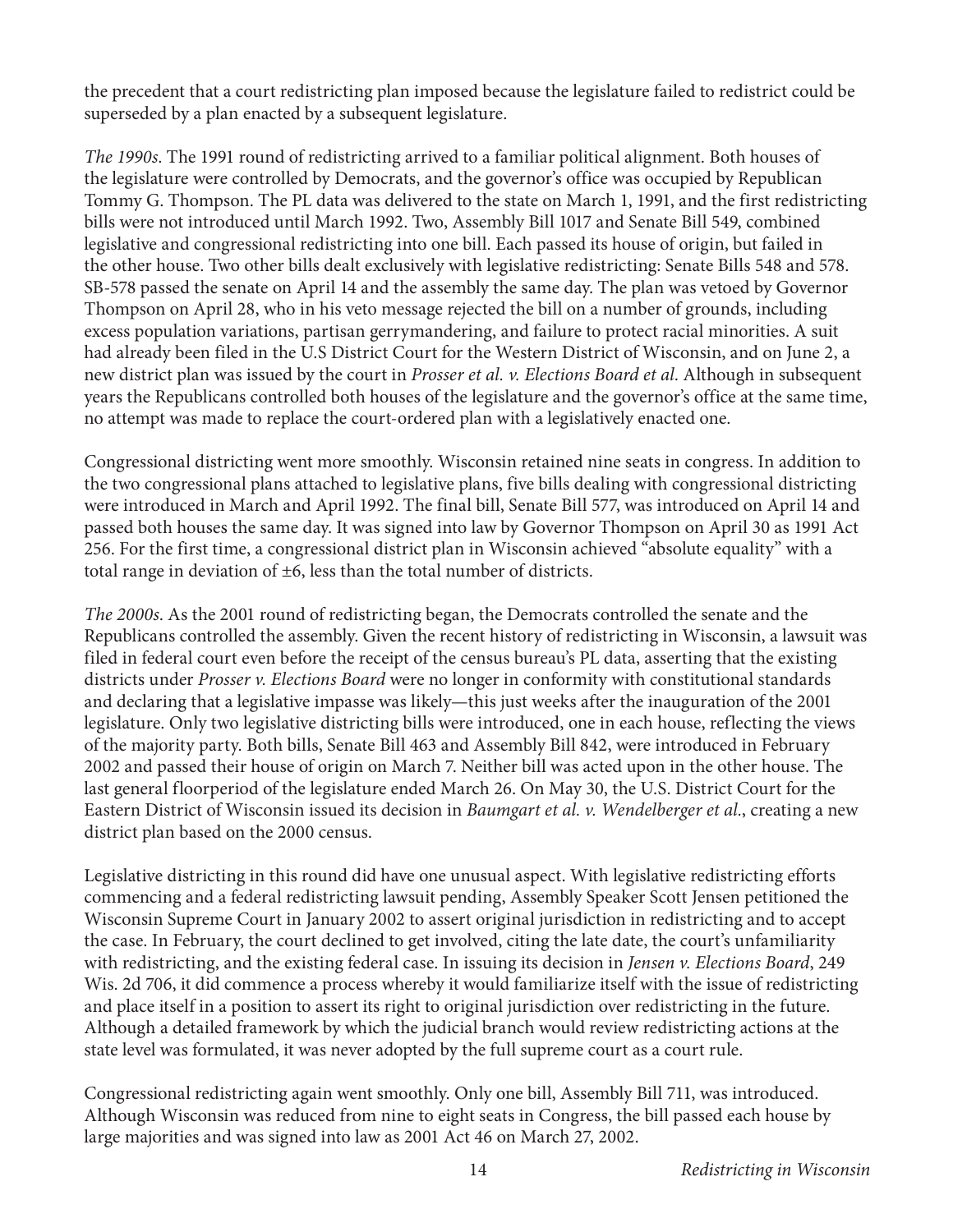*The 2010s*. The 2011 legislature, responsible for redistricting following the 2010 Census, was marked by many memorable events. For redistricting purposes, it was notable for the fact that the governor's office was held by Republican Scott Walker, while Republicans also held majorities in both houses of the legislature. Neither party had enjoyed such an advantage in redistricting since the 1950s. A series of senate recall elections scheduled for the summer of 2011, however, threatened to return control of that house to the Democrats.

The Census Bureau's PL data was received by Wisconsin on March 10, 2011, and distributed to local governments by March 21. Legislative leadership proceeded to work on legislative district plans while municipal and county governments were still creating wards and county board districts. A legislative district plan was introduced as Senate Bill 148 on July 11, 2011, along with another bill, Senate Bill 150, requiring counties and municipalities to conform their ward and district lines to any enacted redistricting plan—that is, that municipal ward boundaries in particular would not be allowed to straddle legislative district lines, and that the needed wards should be created without regard to the statutory population requirements for wards. Both Senate Bill 148 and Senate Bill 150 were passed by the senate on July 19 and concurred in by the assembly the following day. SB-150 was signed by the governor on July 25 as Act 39. The legislative district plan, SB-148, was signed by the governor on August 9 as Act 43. In addition to being notable for having abandoned the prevailing ward-based method of redistricting in favor of a block-based plan put forth before local governments had finished with their local lines, this plan had by far the lowest deviation of any in Wisconsin history—all districts within .4 percent of ideal and was the earliest legislative district plan enacted since 1921.

The plan enacted by 2011 Act 43 was challenged before the U.S. District Court for the Eastern District of Wisconsin, and the case was heard before a three-judge panel as required by federal law. On March 23, 2012, the court declared that the boundaries of assembly districts 8 and 9 would have to be altered in order to ensure that Hispanics could be most able to elect the candidate of their choice as required by federal law; but that the rest of the plan in Act 43 was sustained. The legislature made no move to amend the two districts that were subject to the court order, and on April 11, 2012, the court issued an order creating a new boundary between assembly districts 8 and 9. The state Department of Justice appealed the order to the U.S. Supreme Court, but dropped its appeal on June 20, and elections proceeded under Act 43 with this small modification. It was the first time the legislature had enacted a legislative district plan since 1983.

A congressional district plan was introduced as Senate Bill 149 on July 11, 2011, and proceeded along with the legislative district legislation. The bill passed the senate on July 19, 2011, and the assembly on July 20. The bill was signed by Governor Walker as Act 44 on August 9, 2011.

# **IV. THE REDISTRICTING PROCESS IN WISCONSIN**

The process of redistricting in Wisconsin as it has been usually been conducted in recent cycles consists of several distinct phases occurring in succession, with each phase commencing only upon completion of the previous phase. A delay in any one phase may well delay the whole process. Part III of this publication reviews the process and each interdependent phase.

# **The Census**

Article IV, Section 3, of the Wisconsin Constitution requires the legislature to "district anew" the two houses of the legislature "according to the number of inhabitants" after "each enumeration made by the authority of the United States." In other words, the first step in each redistricting process is the U.S. Census. Article I, Section 2, of the U.S. Constitution requires Congress to provide for an enumeration of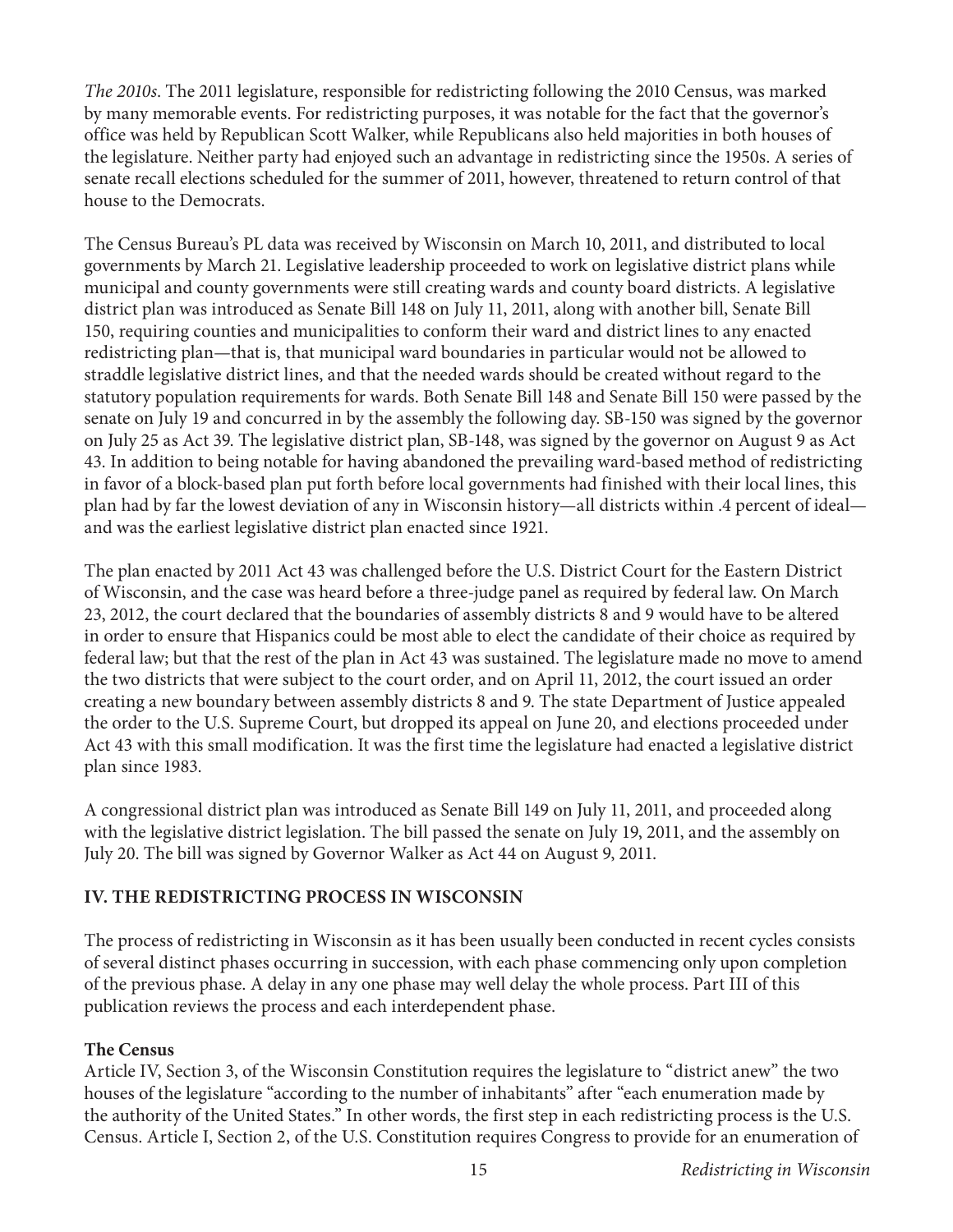the country's population every ten years. The primary purpose of the census is to determine how many seats in the U.S. House of Representatives will be assigned to each state. In practice, the census has also become an important source of other information about the people, social practices, and economy of the United States. It has also become central to creating equal population districts in state legislatures and local representative bodies.

The U.S. Constitution requires an "actual enumeration" of inhabitants, and that is precisely what the U.S. Census attempts to do. Each dwelling in the country receives a census form asking that the recipient complete the form providing basic information about every individual residing there. Typically, between two-thirds and three-fourths respond. Each dwelling not returning a form is visited by a census taker, who interviews the inhabitants of the non-reporting dwelling or, failing this, attempts to ascertain the number of residents by interviewing neighbors, or tries to verify that the dwelling has no permanent residents.

State and local governments assist the Census Bureau in preparing for the census by providing the latest and most accurate geographical information possible, to make sure that every dwelling is accounted for and that each person counted is assigned to the proper geographic area down to the smallest level of detail: the census block. The Census Bureau provides maps called TIGER maps that indicate the most current geographic information it has, which gives states the opportunity to correct errors, and allows census data to be plotted geographically as soon as it is available.

State and local governments also assist the Census Bureau in publicizing the census and encouraging people to participate. Since not only political clout, but also the distribution of many federal, state, and local aid programs are determined on the basis of census figures, state and local governments have every incentive to see that as many people are counted as possible.

#### **PL Data**

The first step in the redistricting process in Wisconsin, as in other states, is the receipt of the PL data. This refers to detailed census data for small geographic areas known as census blocks that correspond roughly to city blocks or, in rural areas, are bounded by visible geographic features like roads, railroads, rivers, or power lines. The data may also be aggregated by larger geographic areas requested by the state such as municipal wards. The data will include figures particularly relevant to redistricting: population, voting-age population, population by race, and Hispanic or Spanish-origin population. Other classes of information commonly associated with the census such as income or housing characteristics are not included in the PL data. It is called PL data because Public Law 94-171, a 1975 law, requires the Census Bureau to provide it to the states. Under 13 USC 141, the Census Bureau must provide the data no more than one year after the date of the census, usually April 1 of the year ending in "1". In most census cycles, it is actually available in February or March.

#### **County Board Supervisory Districts**

Once the PL data has been received, the next step in the redistricting process is the creation of new county board districts to reflect shifts in population since the last decennial census. Although Wisconsin law requires county board districts to be "substantially equal" in population, the term is not defined. There are no specific standards for county boards set by federal or state courts.

County board districts are created by the county boards themselves. Seventy of Wisconsin's 72 counties district their boards under guidelines provided in § 59.10 (3), Wisconsin Statutes. In addition to requiring two-year terms, substantial equality of population, and other details of board operation, the statute provides maximum board sizes for different population ranges of counties: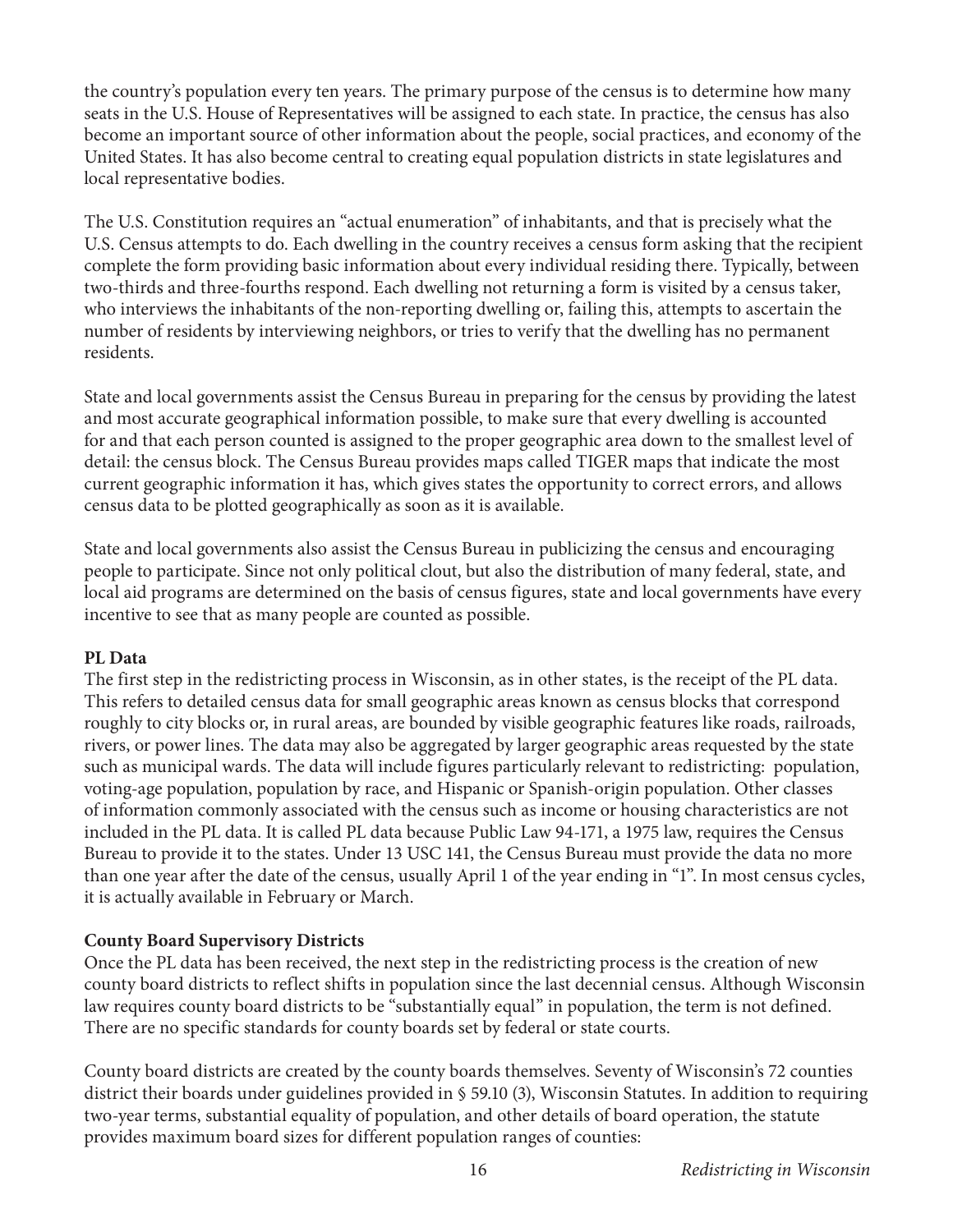Fewer than 500,000 but at least  $100,000 = 47$  maximum. Fewer than 100,000 but at least  $50,000 = 39$  maximum. Fewer than 50,000 but at least  $25,000 = 31$  maximum. Fewer than  $25,000 = 21$  maximum.

The Milwaukee County board is districted under statutory guidelines provided under § 59.10 (2), Wisconsin Statutes. While this statute also requires substantial equality of population, it provides for a two-year term for elections held in 2016 and subsequently, and does not specify the size of the board. Menominee County is governed by § 59.10 (5), Wisconsin Statutes, which provides that the town board of the lone town in the county, elected at large, serve as the county board.

County board lines are drawn first as a tentative plan to facilitate communication between county and local governments over where lines splitting municipalities should be drawn. This is why the counties are required to submit a tentative plan within 60 days of receiving the PL data under § 59.10 (3) (b), Wisconsin Statutes, and no later that July 1 of the year ending in "1". The process is then suspended for 60 days, during which municipal ward lines are created, an activity described in more detail later. It is during this period that the counties and municipalities are to come to an agreement on where municipalities should be divided, if necessary, in the creation of county boards, and particularly, state legislative districts.

After each municipality in the county has provided a ward plan, the county has 60 days in which to hold a public hearing on its plan, giving the public the opportunity to express its preferences. The county must then adopt a final district plan for the county board, in which each district consists of whole, contiguous municipal wards. After the board adopts the plan, it must inform the secretary of state.

#### **Municipal Wards**

Ward lines are drawn by municipalities, but facilitating the drawing of legislative district lines is one of the important functions of wards. Wards also are used in the creation of county board and common council districts, and can also be useful in election administration, serving as logical boundaries for polling locations.

Wards are created by the common council in cities and by the board in towns and villages. Rules governing the drawing of ward lines are found in § 5.15, Wisconsin Statutes. Municipalities are required to create ward lines within 60 days of the county board's approval of a tentative supervisory district plan. Wards are to be compact and contiguous and observe the community of interest of existing neighborhoods. Wards are not required to be equal in population, but they must fall within prescribed population ranges depending on the population of the municipality:

For municipalities of 150,000 or greater, wards must be between 1,000 and 4,000. For municipalities between 39,000 and 149,999, wards must be between 800 and 3,200. For municipalities between 10,000 and 38,999, wards must be between 600 and 2,100. For municipalities of fewer than 10,000, wards must be between 300 and 1,000.

Cities under 1,000 population electing their common councils at-large are not required to divide into wards. All villages and towns under 1,000 population are also exempt from the requirement.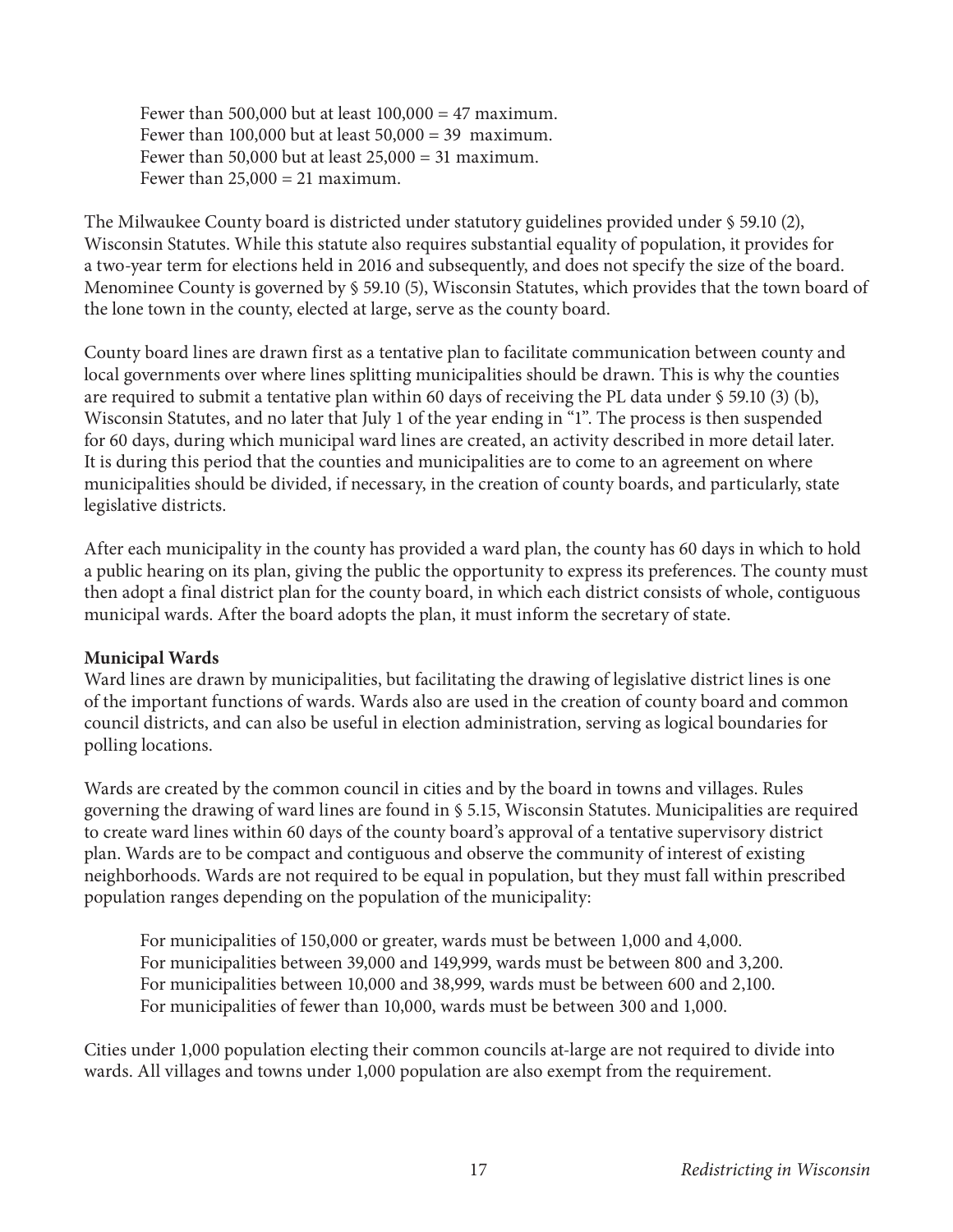Wards must be made of whole blocks where possible; splitting of blocks, where necessary, must be based on the best evidence of where people actually live within the block. In municipalities located in more than one county, no ward may straddle a county line.

If a municipality fails to divide itself into wards as required within the 60-day time frame, § 5.18, Wisconsin Statutes, permits any elector of the municipality to submit a ward plan to the circuit court for any county in which the municipality is located. The court may impose the submitted plan or any other plan to bring the municipality into compliance with § 5.15, Wisconsin Statutes. The municipality may supersede the imposed plan by adopting one of its own.

Once a ward plan has been adopted by the board or council, it is not to be altered until the next decennial census, except to place annexed territory within an existing or newly created ward.

#### **Municipal Redistricting**

After the creation of a ward plan, the next step for cities is the creation of aldermanic districts. These districts must be created by the common council of each city within 60 days of their adoption of the ward plan. Aldermanic districts must be compact and created by a combination of contiguous, whole wards. The resulting districts must be of equal population. These requirements are found in § 62.08, Wisconsin Statutes.

If a city fails to adopt an aldermanic district plan within 60 days as required by law, any elector of the city may propose a plan to the circuit court for any county in which the city is located. The court may impose the submitted plan or any other plan meeting the requirements of § 62.08, Wisconsin Statutes. This plan may be superseded by the common council adopting a plan of its own.

Cities may alter aldermanic district lines or the size of the common council during the decade by a twothirds vote, but they may not alter the ward lines in doing so.

Town boards and village boards are elected at-large and require no districting.

#### **Legislative Redistricting**

The basic requirements for legislative redistricting are found in the Wisconsin Constitution. Article IV, Section 3 requires the legislature to redistrict according to the number of inhabitants following each decennial federal census. Article IV, Section 4, of the constitution requires legislative districts to be contiguous and compact and to be bounded by county, precinct, town, or ward lines. Beyond that, the redistricting process is guided only by court precedents and the weight of recent practice. There are no statutory guidelines or requirements for legislative redistricting in Wisconsin.

Legislative district plans are enacted by law and proceed through the legislature like any other bill. Districts are created by aggregating smaller units of geography into areas of equal population, using the units required by Article IV, Section 4, of the constitution. During the 2010 round of redistricting, the legislature in 2011 Act 39 directed municipalities to alter their wards to conform with the legislative district plan being enacted by accompanying legislation (2011 Act 43).

Equal population is also a principle required by the constitution, but it is not defined in either the federal or state constitutions. Redistricting plans since 1970 have met a standard of 1 percent deviation, that is, no district was more the 1 percent greater or less than the ideal population. The 2011 plan met a standard of .4 percent deviation. While there is no written standard, it is possible that courts would require some strong justification for a step away from absolute equality.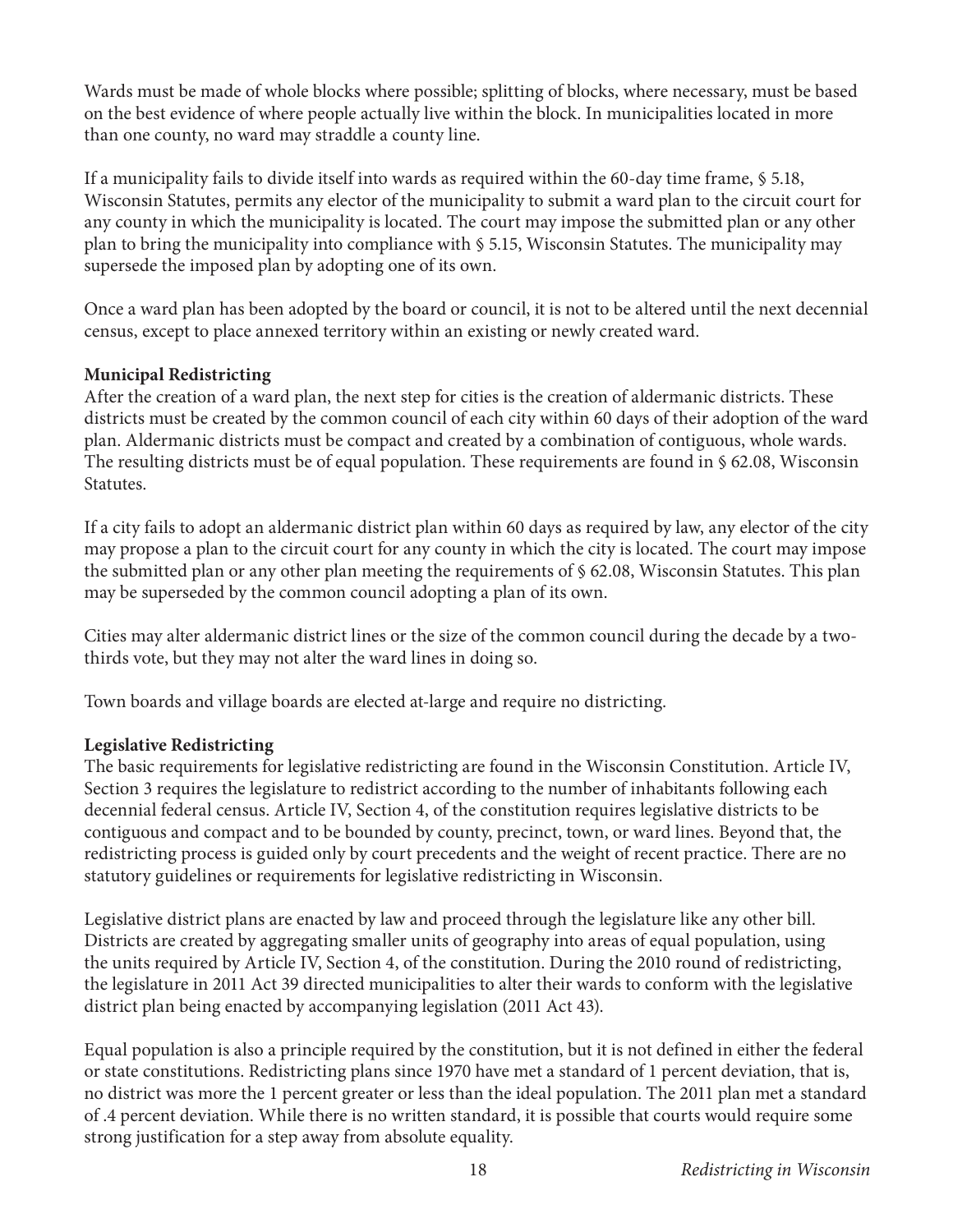Each of the two major party caucuses in the two houses of the legislature are usually involved in redistricting and can be expected to advocate for their interests in the process. In recent cycles, each party has usually introduced at least one preferred plan and been loathe to see the other's advance. In three of the last four decennial cycles, legislative impasse has resulted in redistricting plans being imposed by federal courts.

The commencement of the legislative redistricting process is dictated first by the arrival of the detailed PL data from the U.S. Census Bureau in early spring, usually around March 1, of the year ending in "1". The process then awaits the creation of new municipal ward lines during the summer. After wards are created, legislative service agencies create a database including the new ward lines and detailed population statistics for each ward in the state. This is usually ready in the early fall, usually around September 1, of the year ending in "1". In the most recent round of redistricting in 2010, the legislature enacted a plan while the municipal wards were still being created by local governments. Legislation enacted at the same time as the redistricting act required local governments to modify their wards if necessary, regardless of population, to accommodate the legislative district plan.

There is no deadline for legislative redistricting in the constitution or the statutes. However, practical considerations do create a deadline of sorts. The state constitution requires legislative redistricting to be accomplished by the legislature "at its first session" after the federal census. That session usually ends in May of the year ending in "2". And, practically speaking, district lines must be finished around mid-March of the year ending in "2" in order for required legal notice to be provided for the August primary and for candidates for the legislature to circulate petitions for placement on the ballot.

#### **Congressional Redistricting**

The congressional districting process begins with the reapportionment of seats in the U.S. House of Representatives to the states. The apportionment is the primary function of the U.S. census. 2 USC 2a requires the president to determine how many seats each state should have in the next congress by the first week in January of the year ending in "1". This is done using the population of each state obtained in the recent census, using the method of equal proportions and assuming the size of the house of representatives to be 435. The method of equal proportions has been used to apportion the house since 1941 and is the formula best able to achieve the goal of equal representation among the states according to population while also providing for relatively equal population districts in the various states.

Congress may increase the size of the House of Representatives to accommodate increasing population, but generally it has remained at 435 since 1913. This means that for every seat gained by a state in reapportionment, another state must lose a seat. Each state must have at least one seat in the House.

The president notifies the chief clerk of the House of Representatives the number of seats each state will have on January 1 of the year ending in "1"; the chief clerk then notifies the governor of each state. The total population of the state divided by the number of seats awarded to the state will provide the ideal population of each congressional district, and redistricting can begin as soon as detailed PL data becomes available the following spring.

There are no statutory or constitutional guidelines in Wisconsin law for congressional redistricting. The process is governed by court and procedural precedents which dictate that the resulting plan must have districts absolutely equal in population, and be enacted into law following the same process as any bill. Prior to the one-man, one-vote revolution in the 1960s, county lines were more or less sacrosanct in congressional redistricting, and no county other than highly populated Milwaukee was ever split in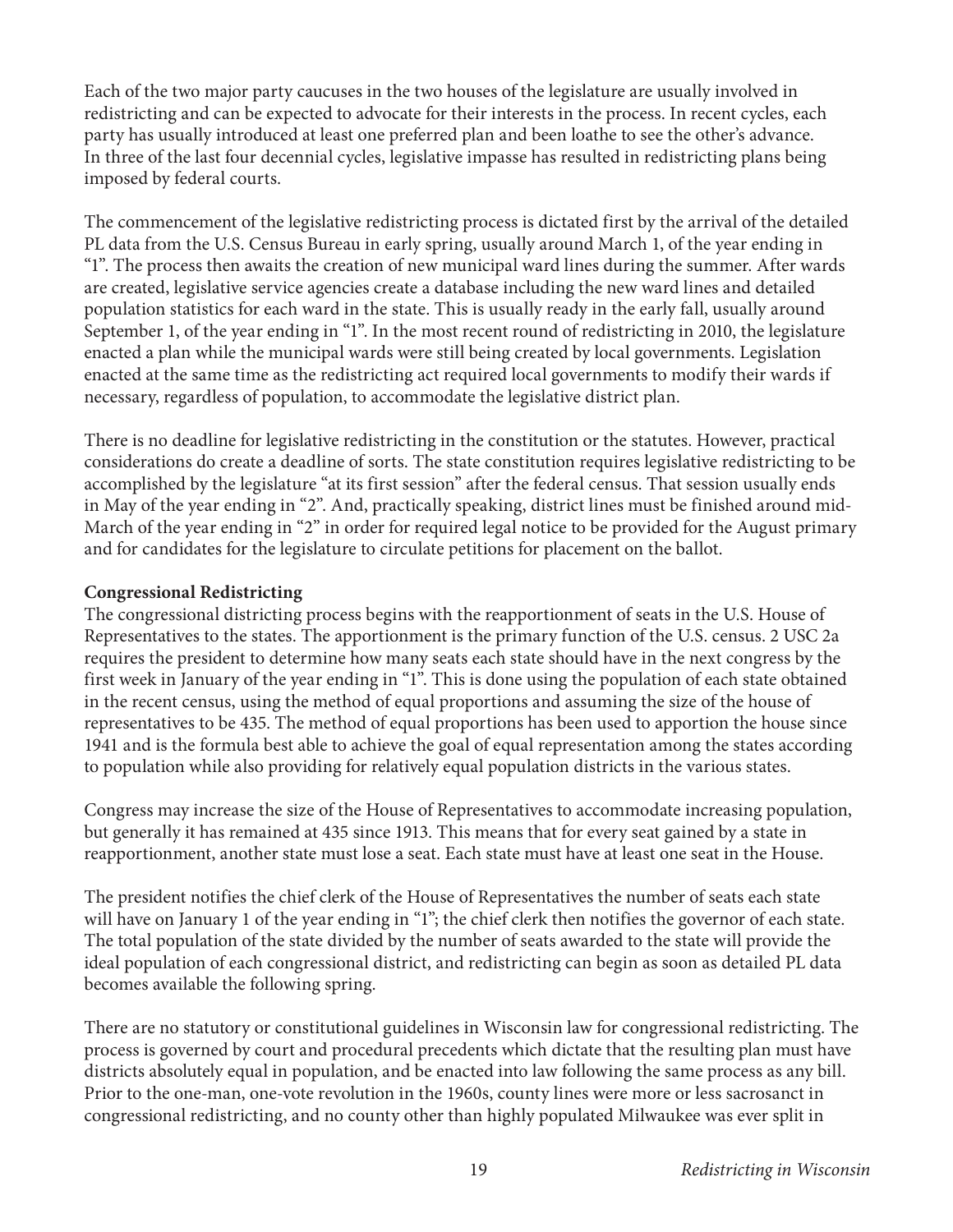creating congressional districts. It was also normal for district lines to be altered only when the number of congressmen in the Wisconsin delegation changed.

Recent practice has respected the U.S. Supreme Court precedent in *Karcher v. Daggett* (1983), requiring any deviation in the population of congressional districts to be justified by some governmental purpose. The pursuit of absolute equality has necessitated the splitting of municipalities and even wards down to the block level. This has meant that the process cannot begin until the receipt of the PL data in spring of the year ending in "1". It has also become customary to informally consult with the state's U.S. House delegation on where lines should be drawn. Unlike legislative redistricting, congressional redistricting has been relatively free of contention: Since 1963, the legislature has never failed to discharge this duty in a timely fashion.

#### **V. REDISTRICTING TIME LINE**

| <b>Projected Date</b>  | <b>Redistricting Event</b>                                     |
|------------------------|----------------------------------------------------------------|
| April 1, 2020          | Census Day                                                     |
| November 3, 2020       | Last Congressional and Legislative Elections in Old Districts  |
| December 31, 2020      | Seats in U.S. House Apportioned to States                      |
| February 1, 2021       | PL 94-171 Data Received (earliest possible date)               |
| March 2021             | Counties Receive Detailed Census Data (earliest possible date) |
| April 6, 2021          | Last Municipal Elections in Old Districts                      |
| March-June 2021        | Tentative County Board District Plans Created                  |
| April-May 2021         | Municipal Ward Plans Created (earliest possible date)          |
| June 2021              | Deadline for Tentative County Board Plan                       |
| August-September 2021  | Municipal Ward Plans Created (latest possible date)            |
| September-October 2021 | Creation of City Aldermanic and Final County Board Districts   |
| October 2021           | Creation of Ward Database                                      |
| November 2021          | Earliest Ward-based Legislative Redistricting Can Begin        |
| February-March 2022    | Legislative and Congressional Redistricting                    |
| February 15, 2022      | First Municipal Primary in New Districts                       |
| April 5, 2022          | First Municipal General Election in New Districts              |
| February-March 2022    | Creation of Maps and Data for New Legislative Districts        |
| March 2022             | Deadline for Legislative Redistricting                         |
| Spring 2022            | Special Elections for Legislature Held From New Districts      |
| April 15, 2022         | Nomination Papers for Elections in New Districts Circulated    |
| June 1, 2022           | Deadline for Filing Nomination Papers                          |
| August 9, 2022         | First Primary Election in New Districts                        |
| November 8, 2022       | First General Election in New Districts                        |
| January 3, 2023        | First Legislature Under New Districts Inaugurated              |

The following is a projected time line based on events in recent rounds of redistricting: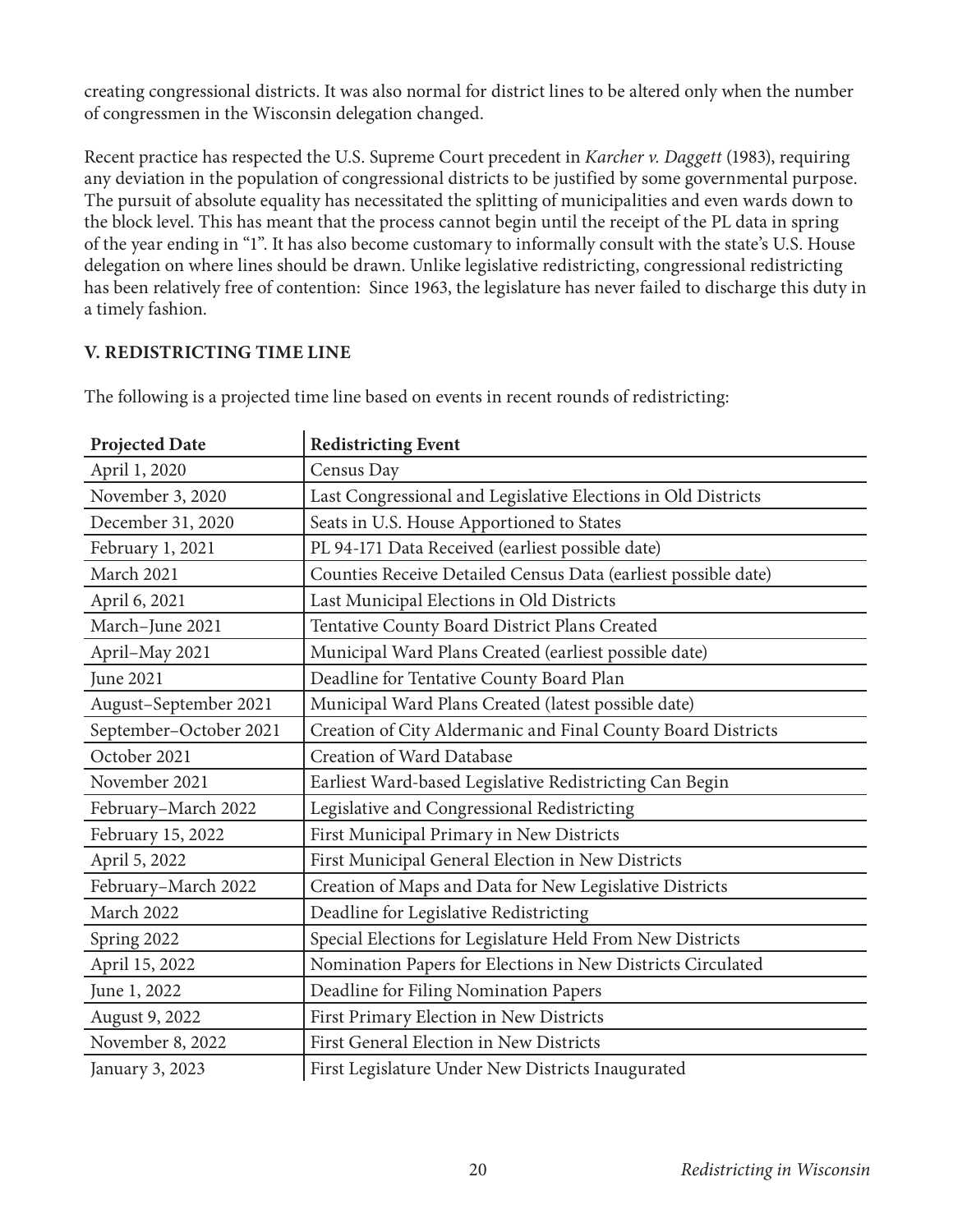#### **VI. REFORM PROPOSALS**

The high-stakes and hyper-political atmosphere surrounding the redistricting process has led to calls for reform from many quarters. Part V of this publication contains a list of recent reform proposals along with a brief review of alternative redistricting methods used in other states.

#### **Recent Reform Proposals in Wisconsin**

2011 Assembly Joint Resolution 78, Representative Kessler, establishes competitiveness criteria for redistricting plans (constitutional amendment). Failed to pass.

2011 Assembly Joint Resolution 122, Representative Kessler, excludes incarcerated felons disenfranchised by law from the official census count for redistricting purposes (constitutional amendment). Failed to pass.

2011 Senate Joint Resolution 68, Senator Cullen, requires the legislature to create an independent redistricting commission; requires redistricting plans to be approved by referendum and gives the supreme court the power to produce plans if the commission produced plans are rejected by the voters (constitutional amendment). Failed to pass.

2011 Assembly Bill 198, Representative Hulsey, and Senate Bill 157, Senator Risser, require the LRB and GAB to develop standards and draw up redistricting plans to be submitted to the legislature for approval. Failed to pass.

2013 Assembly Joint Resolution 23, Representative Kessler, establishes competitiveness criteria for redistricting (constitutional amendment). Failed to pass.

2013 Assembly Bill 185, Representative Wright, and Senate Bill 163, Senator Hansen, establish detailed redistricting criteria; create the Redistricting Advisory Commission; direct the LRB to draft redistricting plans and submit them to the legislature for approval. Failed to pass.

2013 Assembly Joint Resolution 80, Representative Wachs, requires an advisory referendum on adoption of a nonpartisan redistricting system. Failed to pass.

2015 Assembly Joint Resolution 48, Representative Kessler, establishes competitiveness criteria for redistricting (constitutional amendment). In Committee on Campaigns and Elections.

2015 Assembly Bill 328, Representative Spreitzer, and Senate Bill 58, Senator Hansen, establish detailed redistricting criteria; create the Redistricting Advisory Commission; direct the LRB to draft redistricting plans and submit them to the legislature for approval. In Assembly Committee on Campaigns and Elections and Senate Committee on Judiciary and Public Safety, respectively.

2015 Assembly Joint Resolution 55, Representative Wachs, and Senate Joint Resolution 47, Senator Vinehout, require a referendum on nonpartisan redistricting system on November 2016 ballot. In Assembly Committee on Campaigns and Elections and Senate Committee on Judiciary and Public Safety, respectively.

#### **Alternatives to Redistricting by Legislative Enactment in Other States**

The legislature's prerogative in drawing legislative district lines is rooted in history and remains the norm nationally. In some states, however, this power has been moved at least to some degree away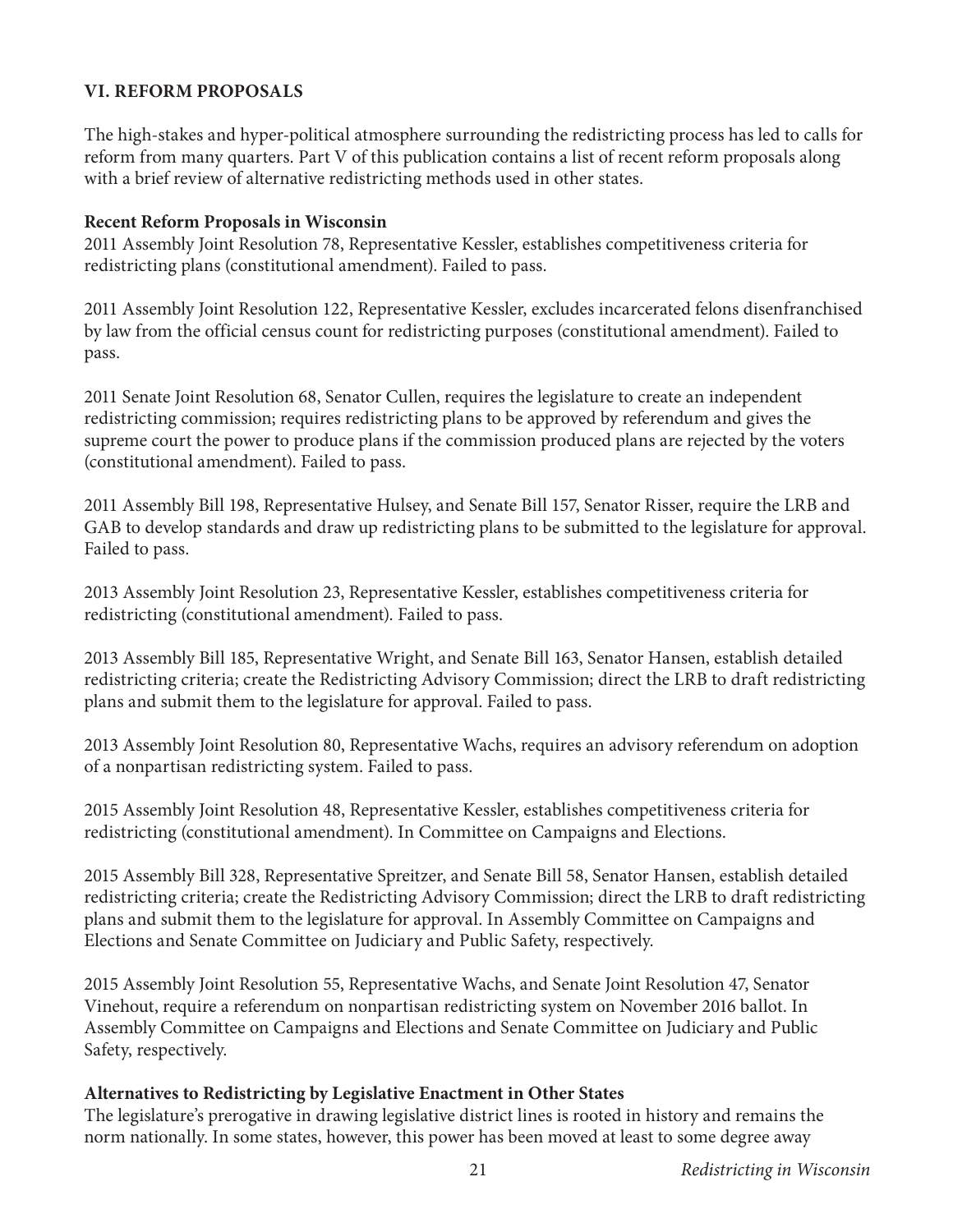from political actors and given to boards or commissions that exercise a direct or advisory role in the redistricting process. This section examines a few of the alternatives used in states that have decided to move away from the traditional method.

*The numbers*. The task of drawing congressional district lines is retained by the legislature in 43 states. Seven states—Arizona, California, Hawaii, Idaho, Montana, New Jersey, and Washington—use boards or commissions to create congressional districts. (Montana has had only one member of the U.S. House of Representatives since 1992.) A number of states use backup or advisory commissions that leave ultimate authority with the legislature.

Legislative district lines are drawn by state legislatures in 37 states. Thirteen states—Alaska, Arizona, Arkansas, California, Colorado, Hawaii, Idaho, Missouri, Montana, New Jersey, Ohio, Pennsylvania, and Washington—use boards or commissions to draw legislative districts. Of the 37 states where legislatures retain the power to draw legislative district lines, eleven have advisory or backup commissions in place— Connecticut, Illinois, Iowa, Maine, Mississippi, New York, Oklahoma, Rhode Island, Texas, Vermont, and Virginia.

*The methods*. The following are four diverse examples of non-legislative redistricting processes used in other states.

**Iowa** may be classified as using the "advisory commission" system of redistricting, but in fact the state's Legislative Reference Bureau draws legislative district lines following detailed criteria set forth in the Iowa Code. The LRB creates the database containing the population of small geographical units, then creates legislative districts. The legislature creates a temporary advisory commission to answer any questions the LRB might have on redistricting not answered by the code provisions. The commission is made up of appointees of the majority and minority leaders of each house of the legislature, with a fifth member selected by at least three of the other four, who serves as chair.

The LRB must provide a first plan within 45 days of the receipt of the PL data, but no earlier than April 1 of the year ending in "1". Iowa law prohibits the LRB from considering incumbents' addresses or the political landscape as revealed by party registration or election results. The temporary commission holds hearings on the plan around the state, and it is introduced in the legislature, where each house may make only corrective amendments to the bill. If the plan fails to pass or is vetoed by the governor, the LRB must create a second plan, taking into consideration any written objections produced by the legislature or, if applicable, the governor's veto message. The second plan must be submitted to the legislature within 35 days of the first plan's rejection. Again the legislature may make only corrective amendments, and no public hearings are required. The legislature must vote on the plan within seven days. If it is disapproved, the LRB has 35 days to create a third plan and submit it to the legislature. Upon introduction of the third plan, the legislature regains full amendment power. This ends the LRB's role (except for its usual support functions) and essentially returns the redistricting process to the legislature.

The Iowa Constitution gives the supreme court the duty to create a district plan by December 31 of the year ending in "1" if the legislature does not pass a plan by the previous September 1. Similarly, if the supreme court strikes down a plan as invalid, it has 90 days to adopt another.

The **Alaska** Constitution provides for an independent redistricting board, consisting of five members who hold no public office or employment during their tenure. The governor appoints two members, the president of the senate one, the speaker of the house of representatives one, and the chief justice of the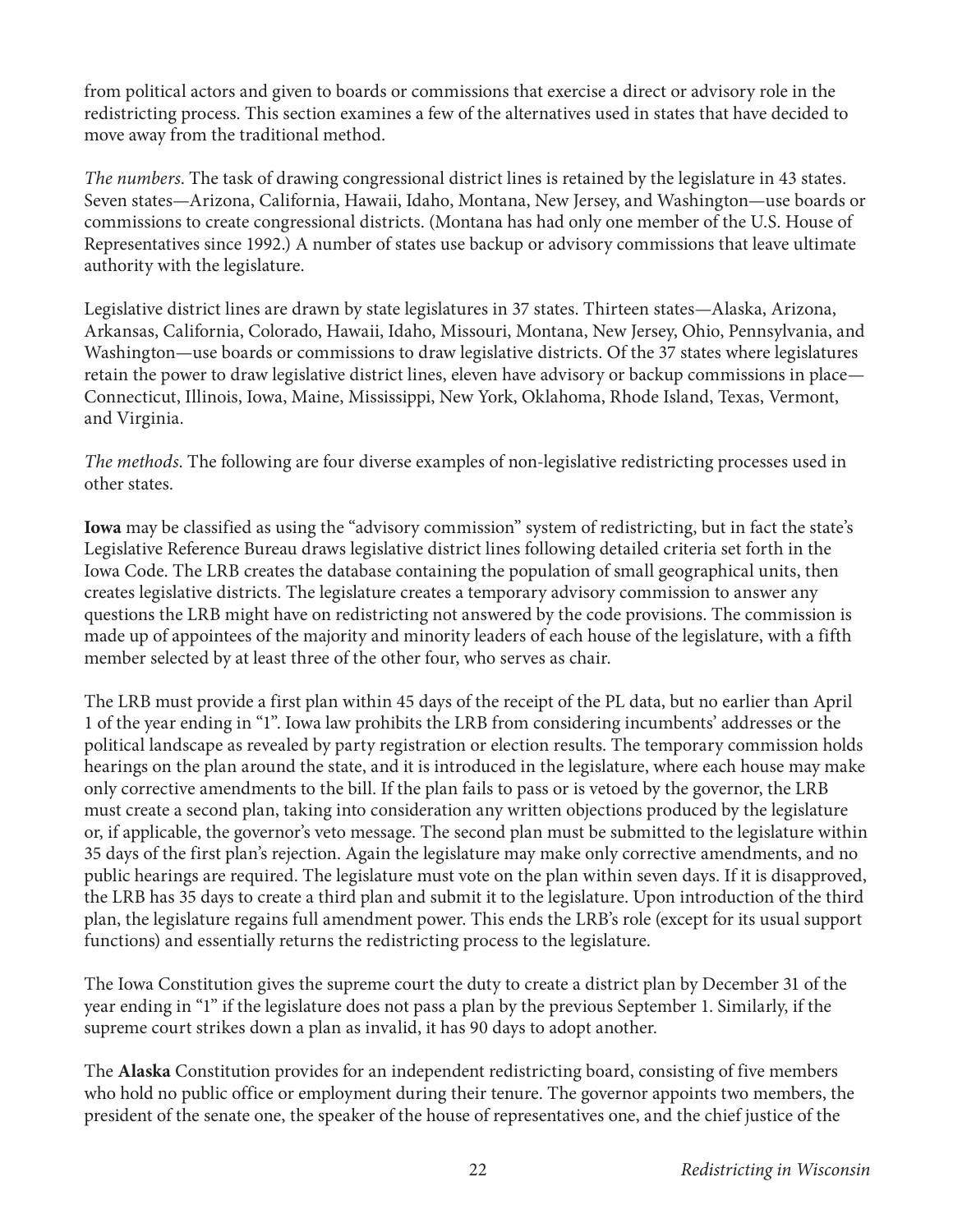supreme court one. The five must be residents of different state judicial districts, and are prohibited from running for the legislature under the redistricting plan's first election.

The redistricting board is established by September 1 of the year ending in "0", and must produce a redistricting plan within 90 days of the receipt of detailed census data. The Alaska Constitution provides certain basic criteria the board must follow in creating districts, such as population equality, contiguity, compactness, and a "relatively integral socio-economic area." The board is required to hold public hearings during the 90-day period. The board may create more than one plan but must ultimately adopt one by proclamation with at least three of the five board members approving it.

Any elector may file an appeal of the plan with the superior court, which has original jurisdiction in redistricting matters. The court may return the plan to the board for correction or complete revision if it finds the plan invalid.

The **Missouri** Constitution removes redistricting power from the legislature while providing for a political, although bipartisan, process. Missouri provides for two separate redistricting commissions, one for each house of the legislature. The house commission is created by having the two major party committees for each of Missouri's congressional districts (currently nine) provide a list of two names in nomination. The governor then picks one name from each list, leaving a commission of 18 members, 9 Democrats and 9 Republicans. The senate commission is created by the state committee of each major political party providing the governor with a list of 10 names in nomination; the governor then selects five from each list, leaving a commission with 10 members, 5 Democrats and 5 Republicans. The process of selecting the commissions must begin within 60 days of the Census Bureau's determination of Missouri's total population around January 1 of the year ending in "1". The commissions must meet, organize themselves, and establish an agenda including scheduling public hearings, with 15 days of appointment by the governor. Within five months of appointment, both commissions must approve redistricting plans for their respective houses, and then hold hearings to allow citizens to register any objections and to take testimony on the plans. Within six months of appointment, each commission must approve a final plan and file it with the secretary of state. The senate commission must approve its plan with at least 7 of 10 members approving; the house commission must approve its plan with at least 13 of 18 affirmative votes. The commission members are prohibited from holding legislative office for four years after the final plan is filed.

The Missouri Constitution also provides a process for redistricting if either commission fails to adopt a plan in the time provided. In that case, the supreme court appoints six judges of the appellate court, who must adopt and file a plan within 90 days of appointment.

In **California** a recent constitutional amendment gives redistricting power to the Citizens Redistricting Commission, made up of citizen applicants who have been vetted by the state auditor for impartiality. The auditor is to divide applicants into three pools: those from the state's largest political party; those from the state's second-largest political party; and those not associated with either of the two largest parties. The auditor appoints three auditors to serve as an applicant review panel. The review panel must eliminate from consideration all applicants whose past activities meet certain criteria that indicate a conflict of interest, including candidacy for office; service as an officer or employee of a political party; membership in the central committee of a political party; registration as a lobbyist; service as a congressional or legislative staffer; or a contribution of more than \$2,000 to a political candidate. Candidates who have met any of these criteria within the past ten years are eliminated from consideration for membership on the commission. The panel concludes its work by producing a list of 60 names; 20 from the largest political party; 20 from the second-largest political party; and 20 from